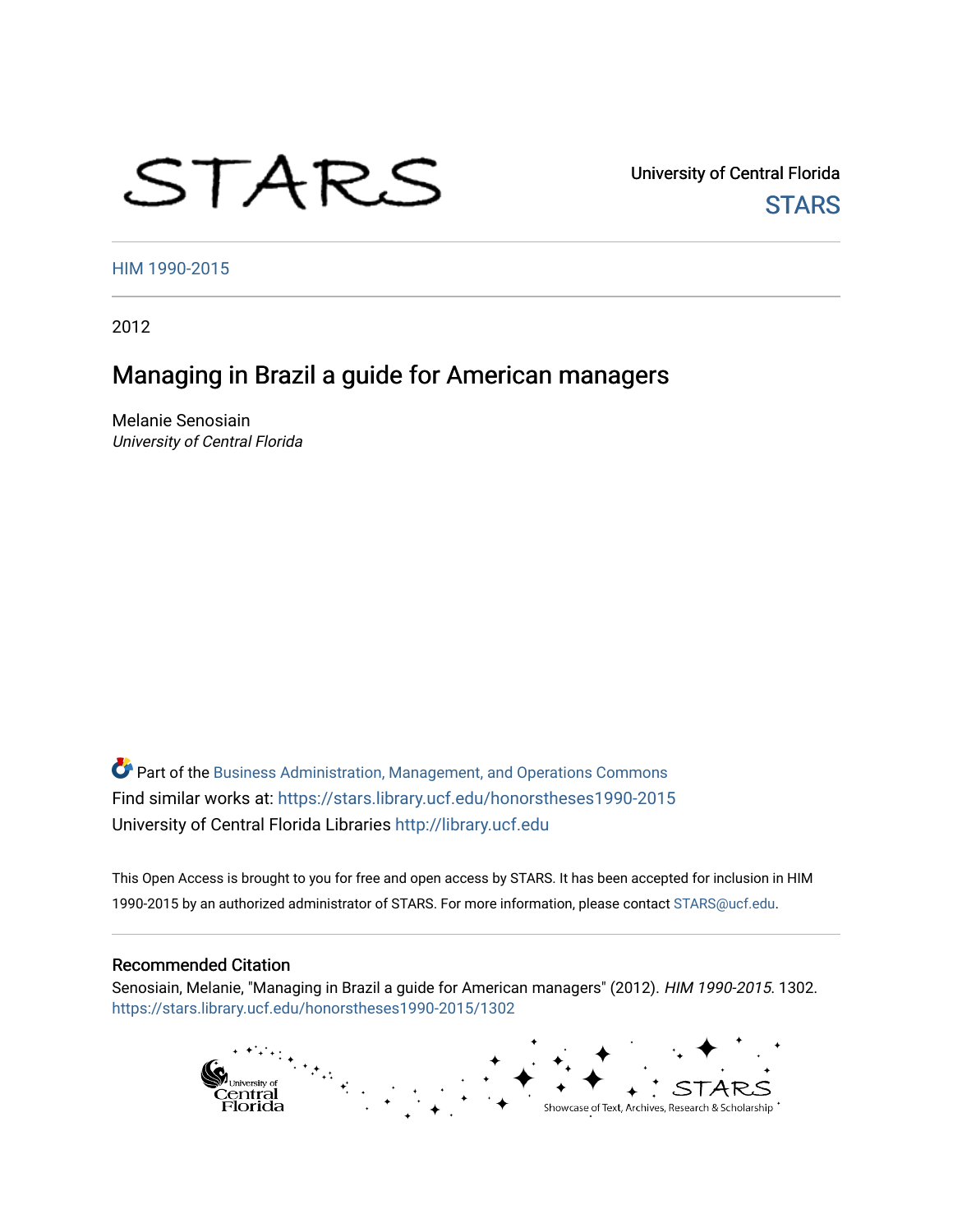# MANAGING IN BRAZIL: A GUIDE FOR AMERICAN MANAGERS

by

# MELANIE SENOSIAIN

A thesis submitted in partial fulfillment of the requirements for the Honors in the Major Program in Business in the College of Business and in The Burnett Honors College at the University of Central Florida Orlando, Florida

Spring Term 2012

Thesis Chair: Dr. Robert Sweo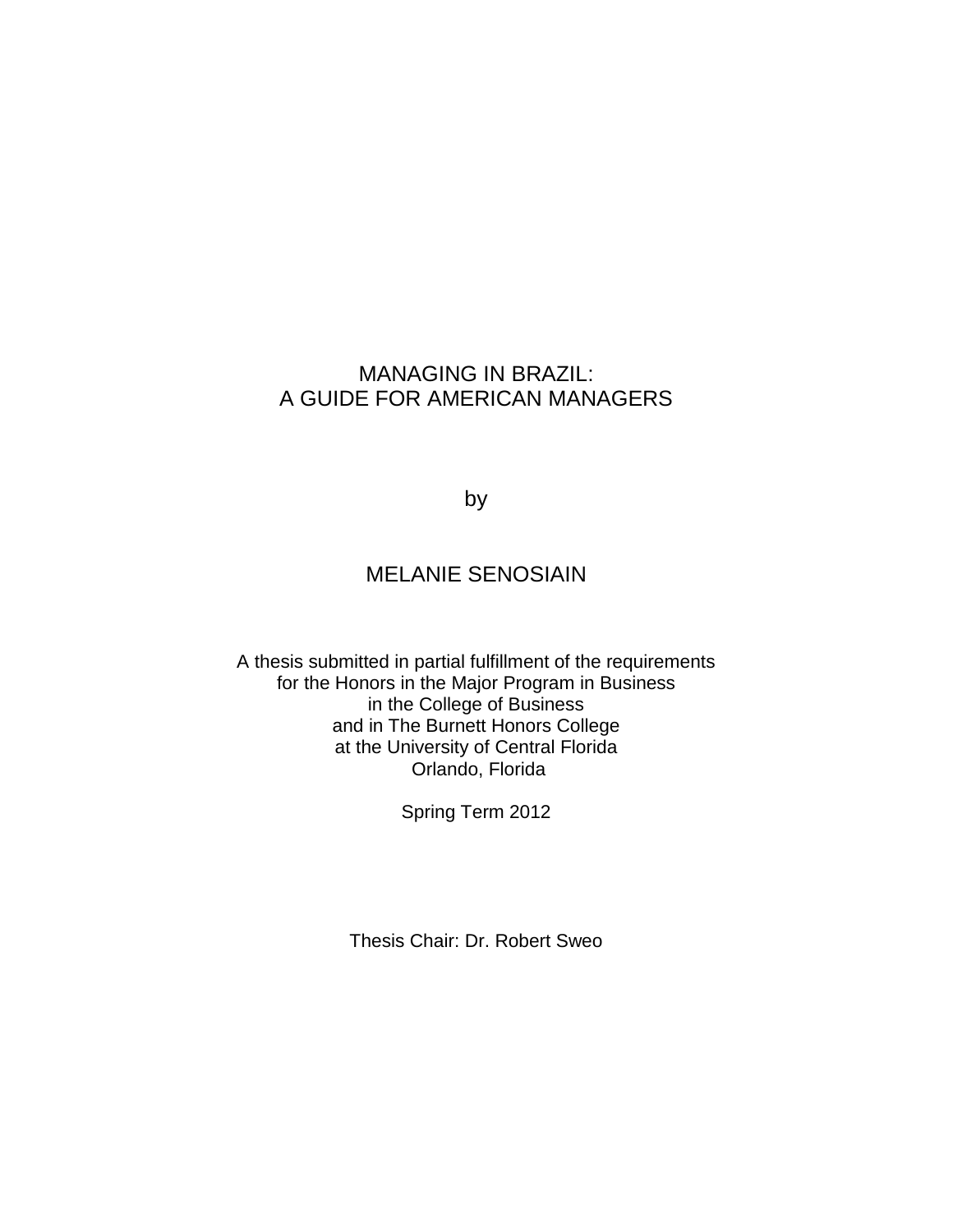## ABSTRACT

As the Brazilian economy is growing, more and more companies are looking to open businesses in Brazil. This may require some managers to hire Brazilian employees. By using the Hofstede and GLOBE studies, as well as other cultural traits, I have gathered a significant amount of knowledge on the Brazilian culture. I compared these traits to the American culture to find what American managers should focus on changing to best manage Brazilian employees. This guide determined techniques that American managers should follow when traveling to Brazil. In addition I have added other traits that American managers should look into before choosing to work with Brazilian companies. After reading this Thesis, managers should be able to manage Brazilian employees more effectively.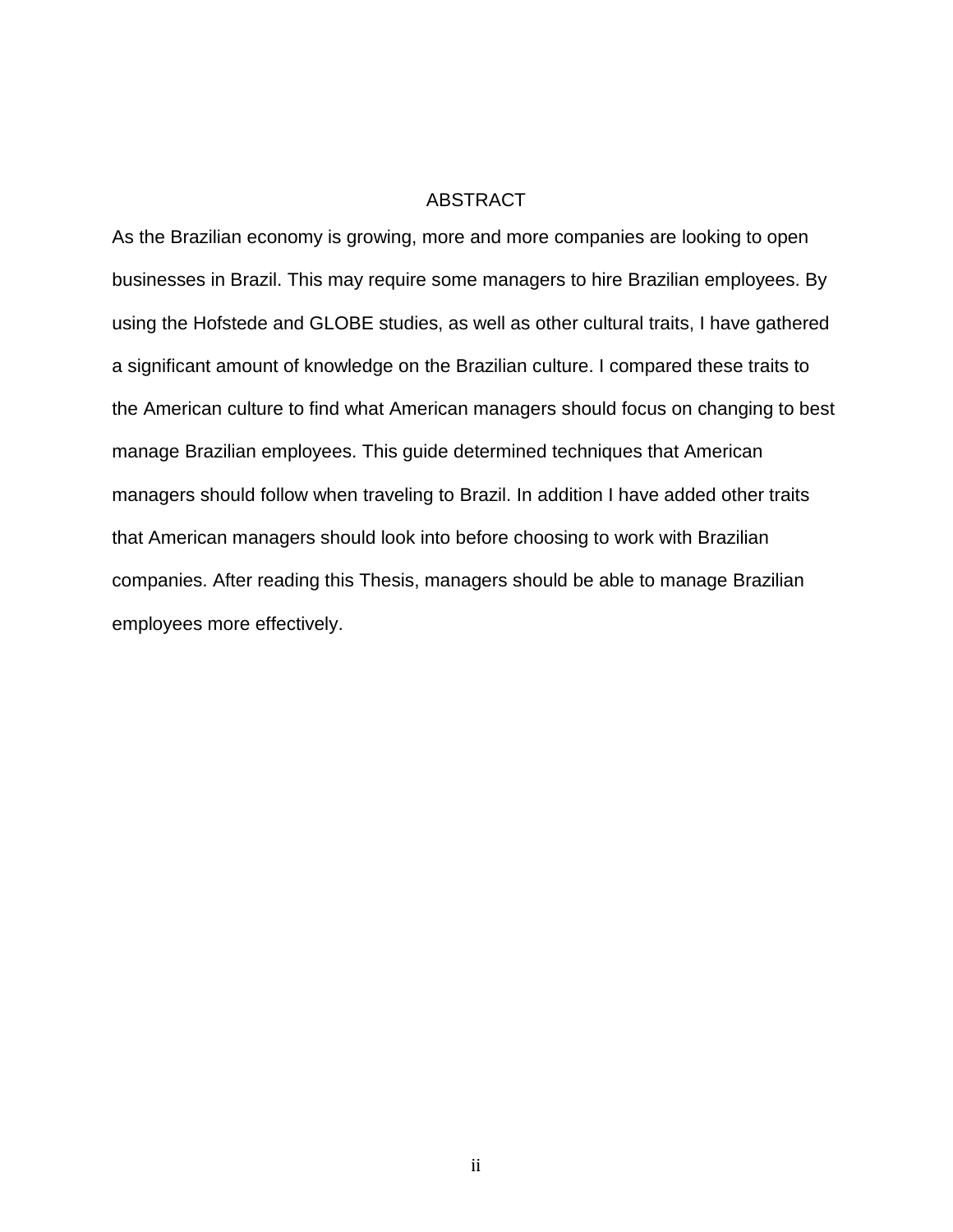#### ACKNOWLEDGMENTS

I would like to thank my Thesis advisors, especially my Thesis Chair, Dr. Robert Sweo, for helping me throughout this long process. In addition, I would like to thank my family for helping to keep me sane throughout this whole process. My mom has pushed me to always be positive and believe in myself to do whatever I put my mind to. Thank you to Janette Garcia and Melissa Germain for being a positive distraction and not allowing me to become too overworked. Thank you to Afif Nasreddine, without your inspiration I would have never had the confidence to begin this. I would also like to thank everyone from the Honors in the Major Program, including Denise Crisafi and Kelly Astro. You have all given me the strength and perseverance to give this my all.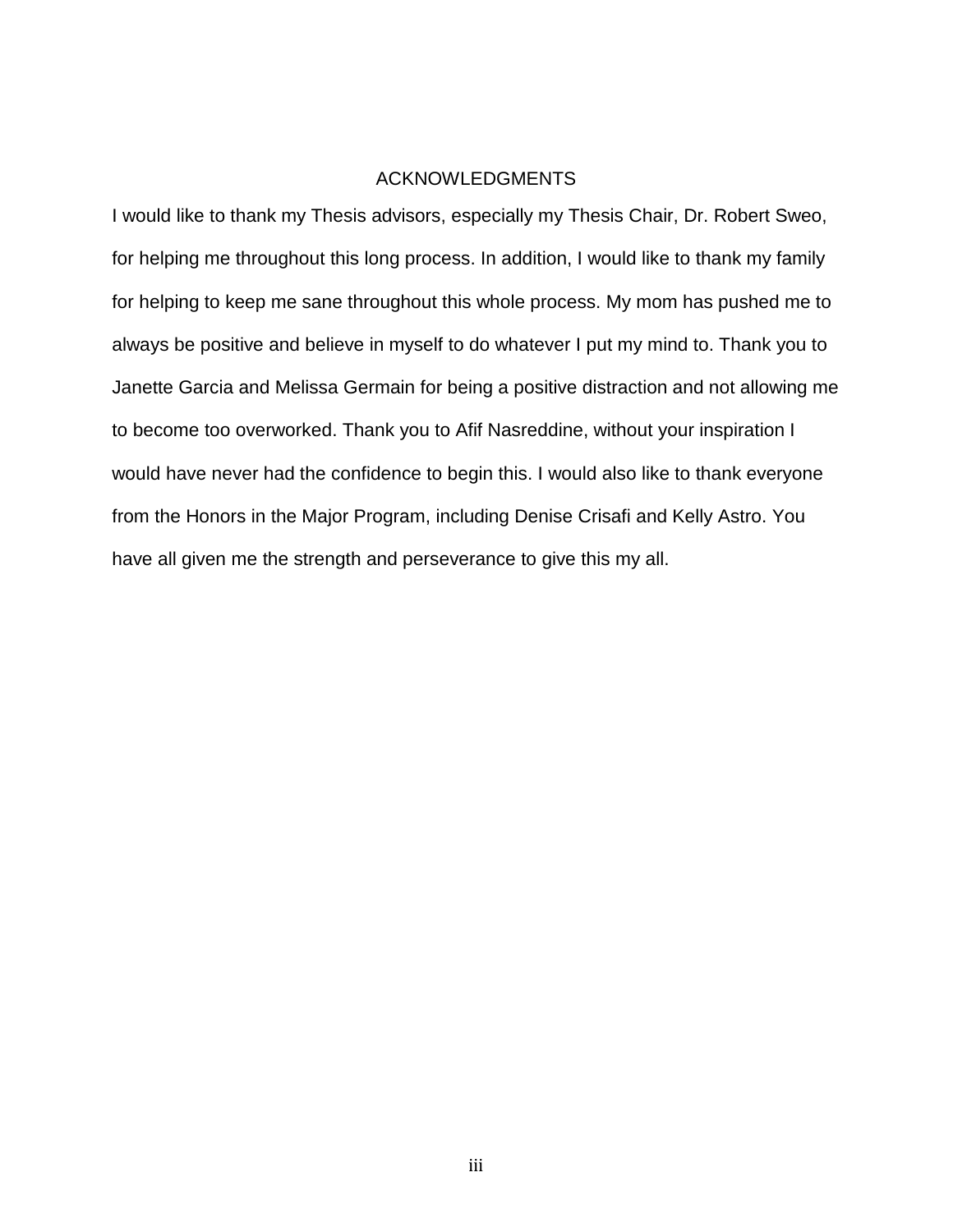# TABLE OF CONTENTS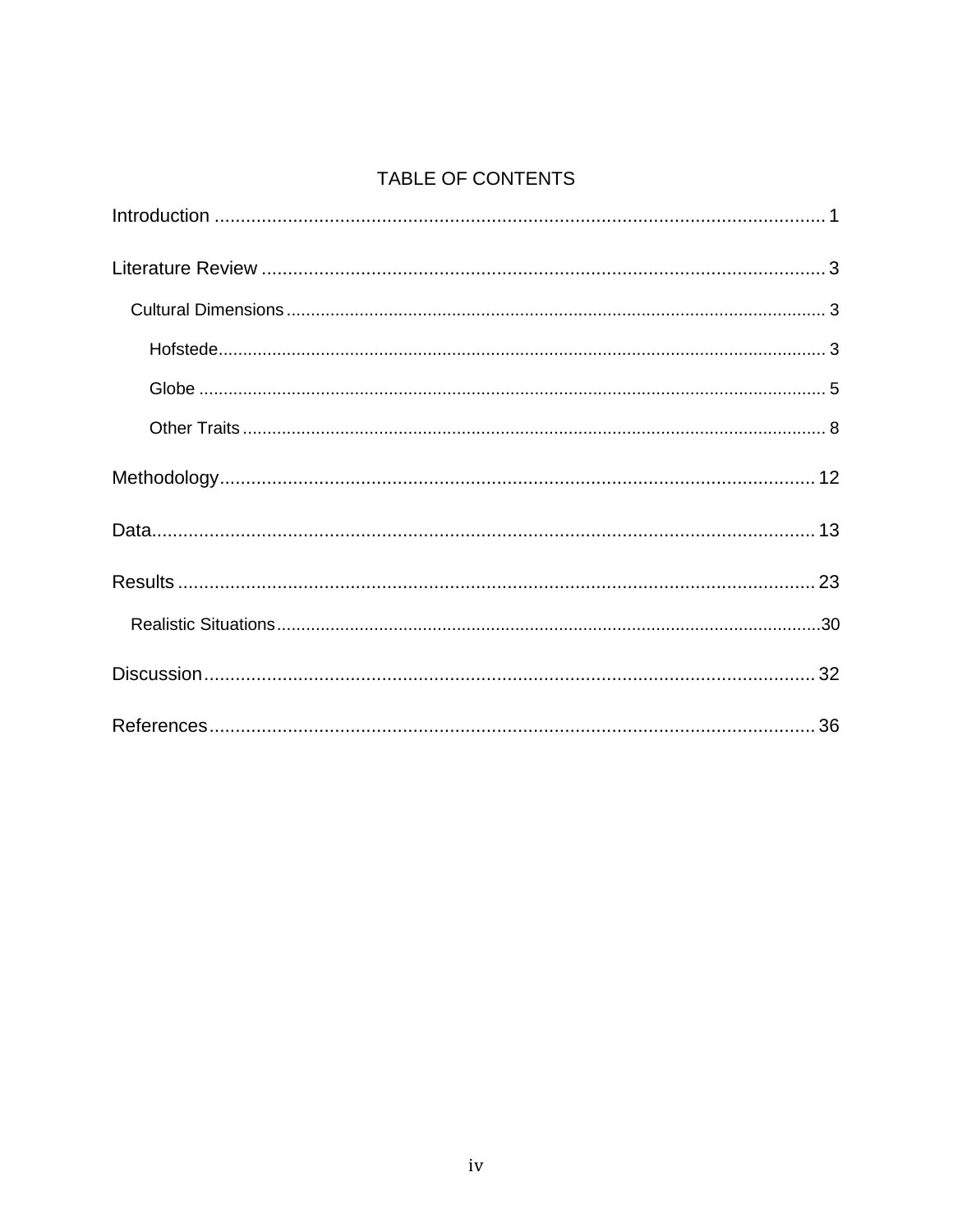# LIST OF TABLES

| Table 1: A summary of the differences between US and Brazilian cultures  23 |  |
|-----------------------------------------------------------------------------|--|
|-----------------------------------------------------------------------------|--|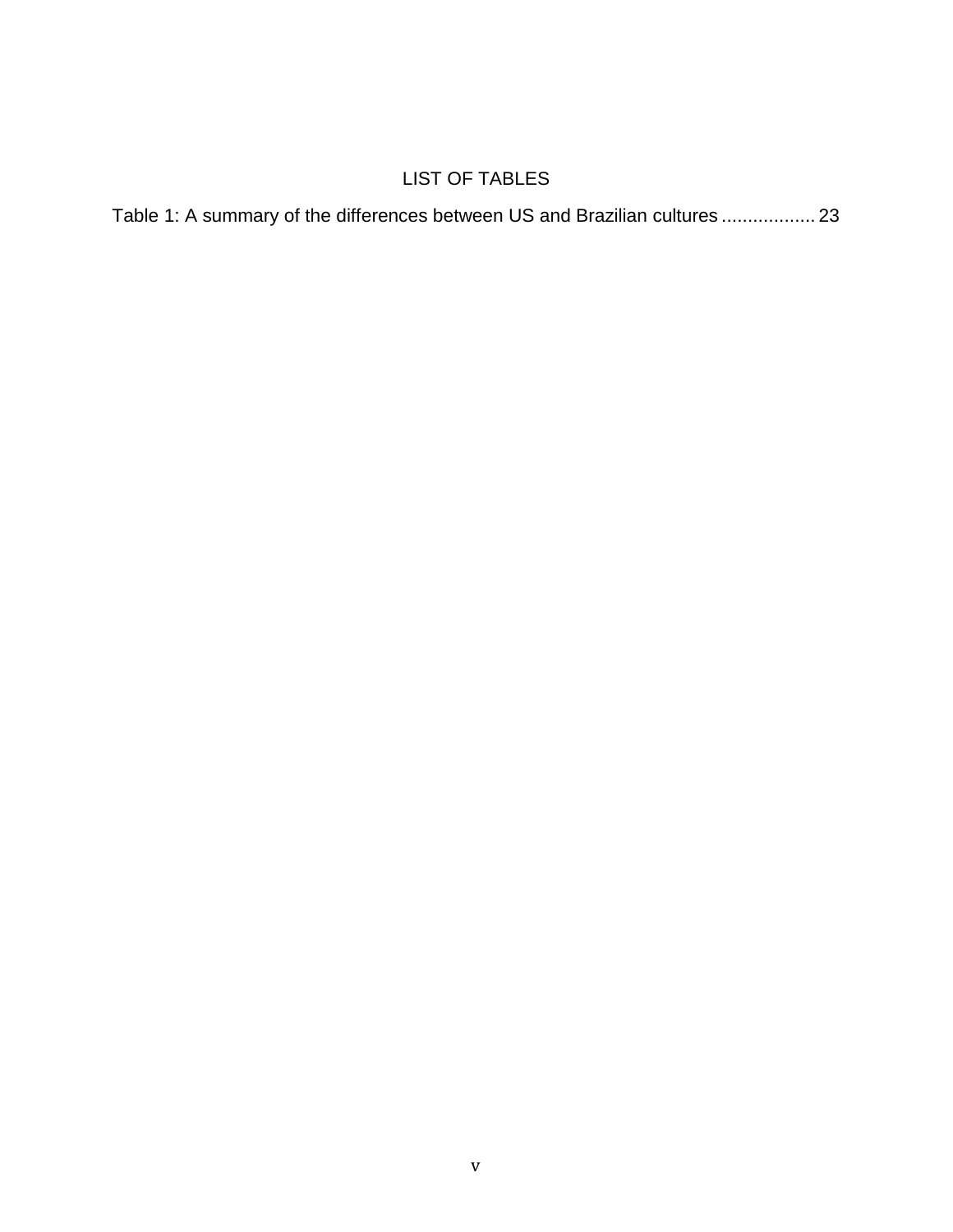## **Introduction**

As a leading emerging economy, Brazil has become a very prosperous place for multinational corporations to conduct business. Brazil's economy has increased dramatically over the last decade. According to the U.S. Department of State, Brazil experienced growth of 7.5% in 2010, which shows an astounding recovery from the global financial crisis. Thus, Brazil has been categorized with the four emerging economies collectively known as BRIC: Brazil, India, Russia, and China. Brazil's rapid development and future capabilities makes it a very promising country to extend business.

Brazil has used many different measures to become a more open economy since 1990. Trade liberalization, the easing of foreign direct investment controls, the creation of The Southern Common Market, also known as MERCOSUR, and the Real Plan are all ways in which Brazil has embraced democracy to become a country where international business is present in many different areas (O'Keefe & O'Keefe, 2004). American managers should keep in mind that the United States is Brazil's most important trading partner (Turner & Kleiner, 2001).

Managing people from a different culture may pose certain difficulties that do not exist in the home country. Differences in culture and growth are reflected in everything that is done in a business. As, Boddewyn states, management occurs in every aspect of every society beginning with a family household to a business environment (2004). The most prominent reason multinational businesses fail abroad is because they are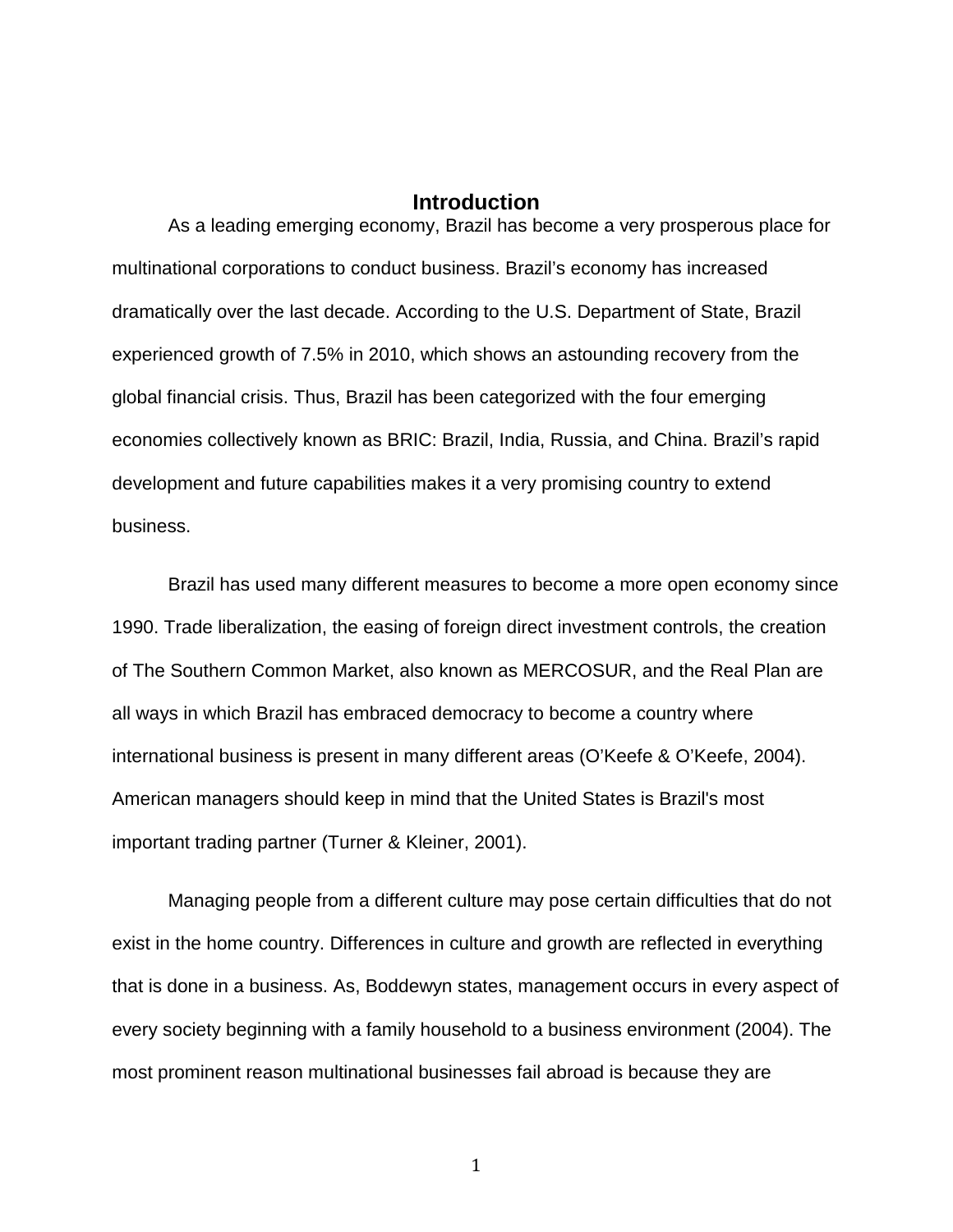unaware of the culture (Miroshnik, 2002). Therefore, it is makes it very important to be aware of the distinct way of working in a new country. Learning the new language is a start to the process, but it is not the only thing that a manager must learn about the foreign country. Once it has been determined that an American manager will begin anew in Brazil, learning the cultural processes will become necessary to continuously produce positive results. The purpose of this paper is to outline the steps needed to prepare an American manager for work in Brazil.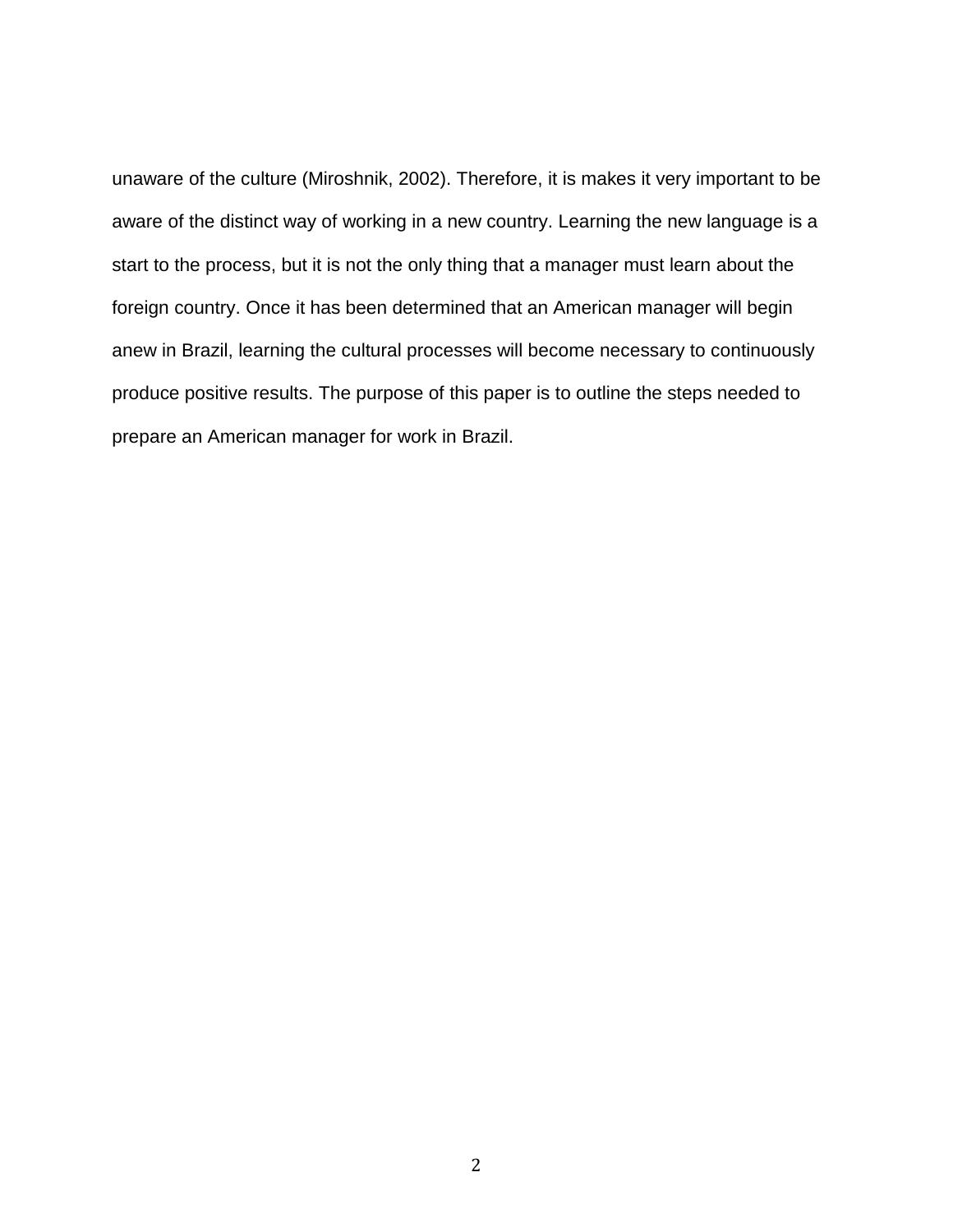# **Literature Review**

A nation's culture, or its people's way of life, guides the actions, values and practices of the people living in it (Foster, 1962). As Schein stated, "culture is a pattern of shared basic assumptions that a group learned as it solved its problems of external adaptation and internal integration that has worked well enough to be considered valid, and therefore to be taught to new members as the appropriate ways to perceive, think, and feel with relation to those problems" (1997). Recognizing the similarities and differences within cultures is extremely important when conducting business in a foreign country.

It is important to define the term management in this paper means. As was previously stated, management is a socially constructed activity that entails every aspect of work and social life (Boddewyn, 2004). Management processes include planning, organizing, leading, and controlling a firm to produce a product for a group of customers. International management must broaden this definition to include acquiring different cultures and groups of people (Boddewyn, 2004). A good international manager provides a model for global corporations and contributes to a worldwide development in every manner (Boddewyn, 2004).

#### Cultural Dimensions

#### Hofstede

I will be using Hofstede's approach to cultural dimensions as one of the sets of traits for understanding culture. Hofstede surveyed members of an international company who live in over fifty countries and determined that countries have a tendency to have the same values (Shi & Wang, 2011). Values depend on a person's mental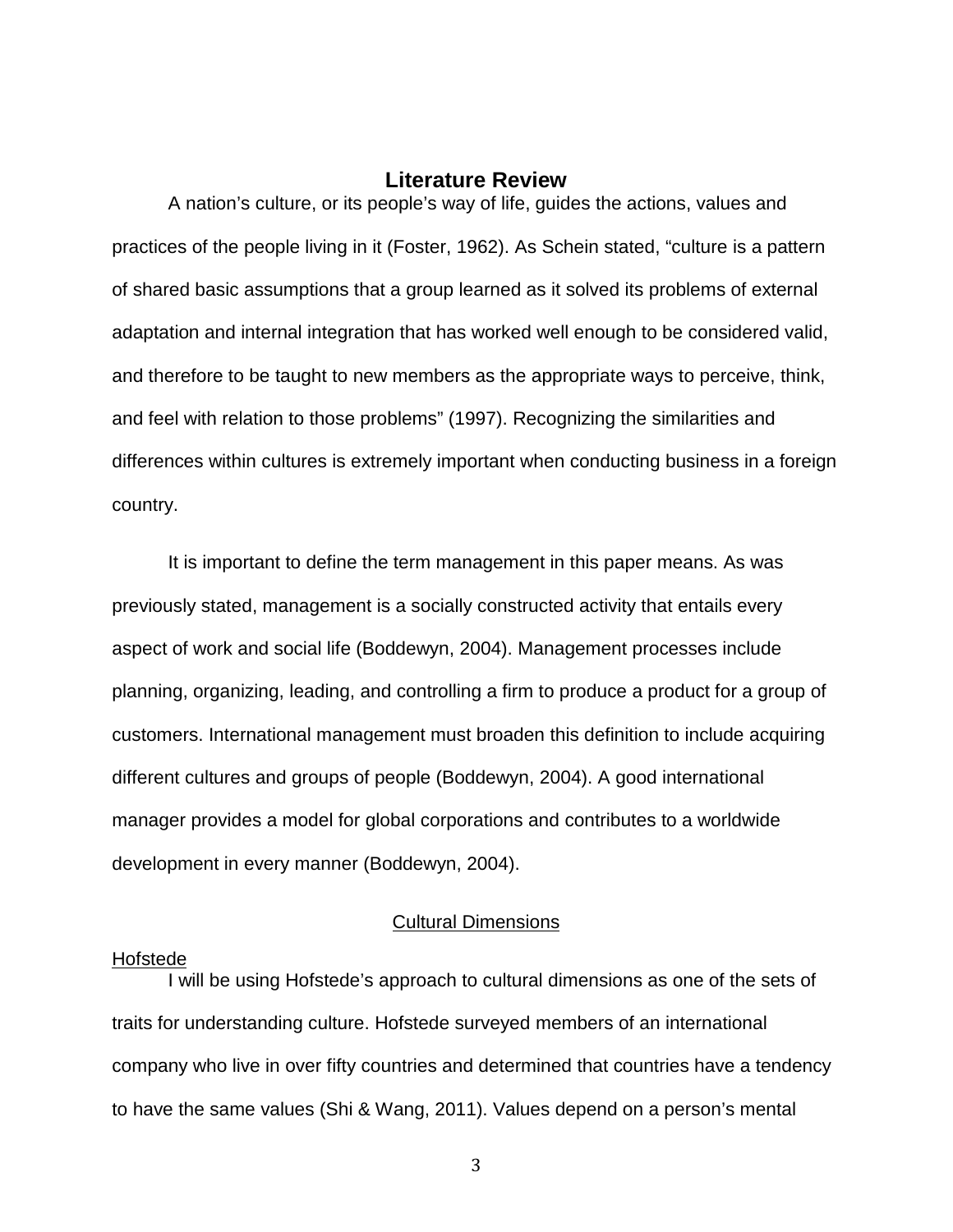programming and national character, not on what they believe occurred (Hofstede, 1983). Hofstede separated his findings into four dimensions: Individualism v. Collectivism, Power Distance, Uncertainty Avoidance, and Masculinity v. Femininity (1983). Later, an additional dimension, long-term vs. short-term orientation was added. (Beekun & Stedham & Yamamura, 2003) Each country is placed on a scale between 1 and 100, with 1 being the lowest score and 100 being the highest, for each cultural dimension (Shi et al, 2011).

The individualistic society differs from the collectivistic society. The members of an individualistic society are loosely integrated, whereas the members of a collectivistic society are tightly integrated (Hofstede, 1983). Because of the freedom in an individualistic society, its members generally look after themselves and their immediate family (Hofstede, 1983). This means that individualistic cultures tend to look after their own benefits (Tu, Lin, & Chang, 2011). In a collectivistic society members look after each other and highly value family and relationships (Hofstede, 1983).

The most basic definition of power distance is the response to how society deals with inequality amongst the people. Power distance measures how much people willingly conform to autocracy in a society. In a society with high power distance it is normal for the boss to assert authority amongst his employees, because both parties agree upon this value. (Hofstede, 1983)

Uncertainty avoidance tells whether the people in a society deal well with the uncertainty in the future. In a society with weak uncertainty avoidance, people live day-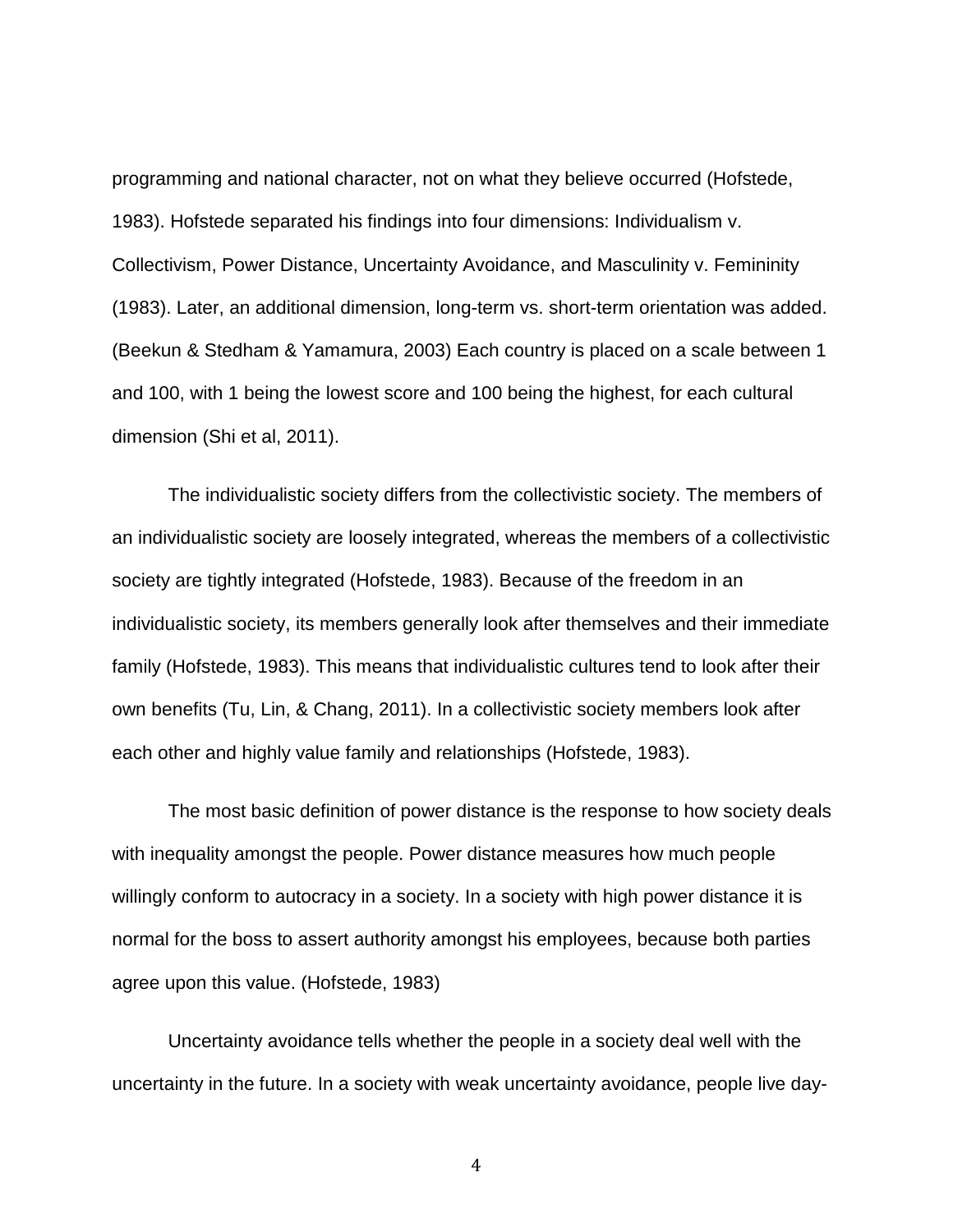by-day and do not worry about the future and what is out of their hands. A society with strong uncertainty avoidance tries to avoid risk and is usually highly anxious. Uncertainty avoidance also correlates with risk level, tolerance, work ethic, security and anxiety (Hofstede, 1983).

A nation's level of masculinity is determined by what the society recognizes as male or female social roles (Hofstede, 1983). This can be done by categorizing countries that try to maximize or minimize the "social sex roles divisions" (Hofstede, 1983). According to Hofstede, in a more feminine society, "the public sympathy goes to the underdog" and the individual brilliance is suspect (1983). Masculine societies make clear distinctions as to what men and women are each suppose to do (Hofstede, 1983).

Long-term orientation refers to the perception of time that a culture takes when choosing between decisions. This means that a culture with long-term orientation values traditions and values from their past much more than a culture with short-term orientation. (Beekun et al, 2003)

#### Globe

Another useful research program is the Global Leadership and Organizational Behavior Effectiveness (GLOBE). This research project helps people to better understand the differences in leadership throughout the world. GLOBE uses ideas from various cultural theories to develop nine cultural dimensions in which the countries are measured upon. These nine dimensions are Performance Orientation, Assertiveness, Future Orientation, Humane Orientation, Institutional Collectivism, In-Group Collectivism, Gender Egalitarianism, Power Distance, and Uncertainty Avoidance.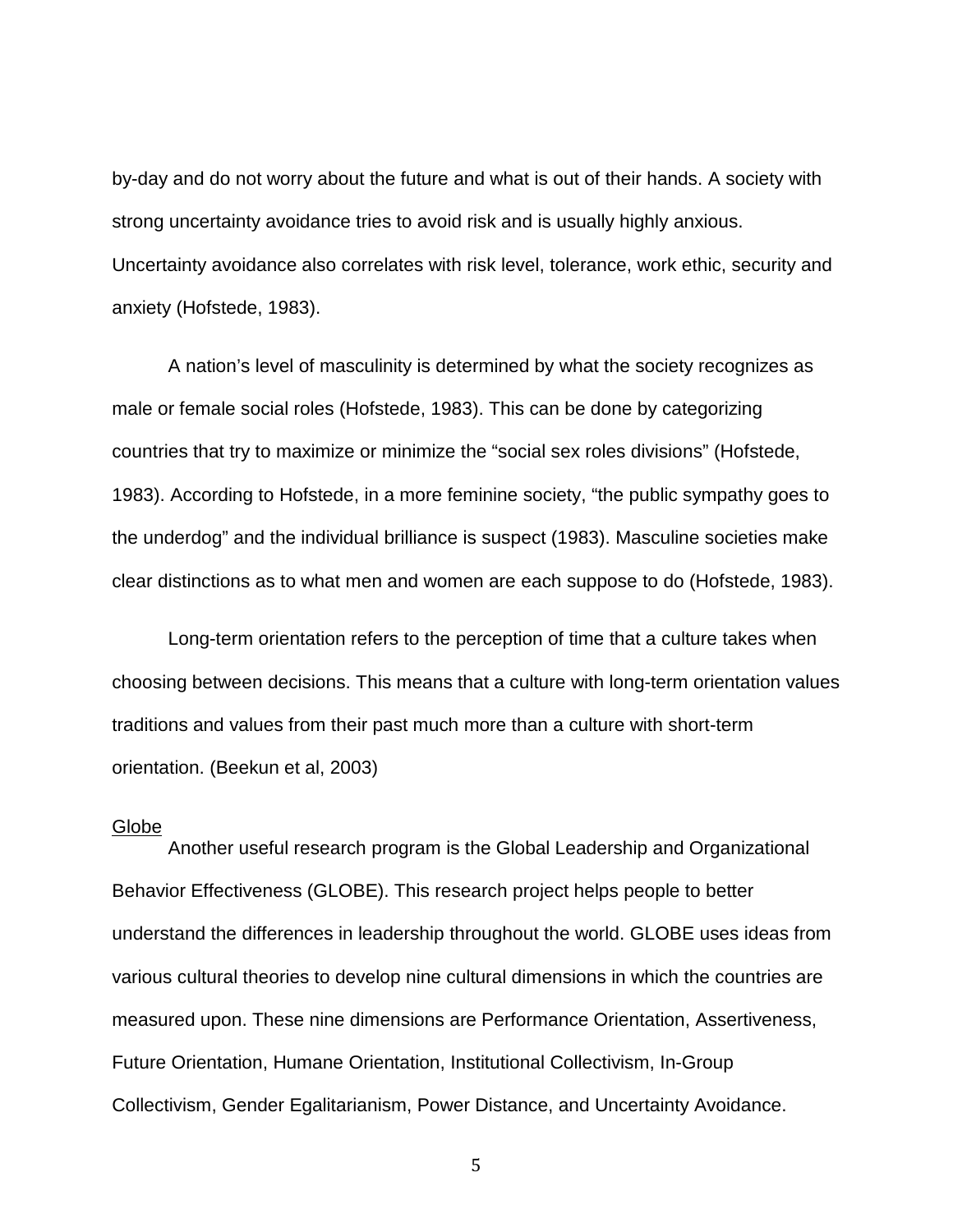GLOBE arranged sixty-two countries into ten clusters that have similar measures of the cultural dimensions. These clusters are Eastern Europe, Latin American, Latin Europe, Confucian Asia, Nordic Europe, Anglo, Sub-Sahara Africa, Southern Asia, Germanic Europe, and Middle East. (Javidan, Dorfman, Sully, & House, 2006)

Performance Orientation measures how much a country emphasizes the importance for its members to improve and exceed in whatever they do. Corporations in countries that score high on this dimension tend to promote training and development amongst their employees. Countries that score lower believe that family and background are more important than improvement. (Javidan et al, 2006)

Assertiveness relies on how much individuals in a country are forward, aggressive and confrontational in their relationships. Individuals in countries that measure high in this category enjoy competition and have optimistic attitudes. Members of countries that have low assertiveness take pleasure in relationships that emphasize harmony, loyalty and solidarity. (Javidan at al, 2006)

The cultural dimension of Future Orientation determines how much members of a country participate in behaviors such as planning and investing. Future oriented countries have thorough planning processes and generally try to look ahead. They are risk averse because they like to know what will happen. Countries on the opposite end of this scale are more opportunistic in their endeavors. (Javidan et al, 2006)

The cultural dimension of Humane Orientation looks at the amount that a country rewards its members for being humane or compassionate. It measures how much the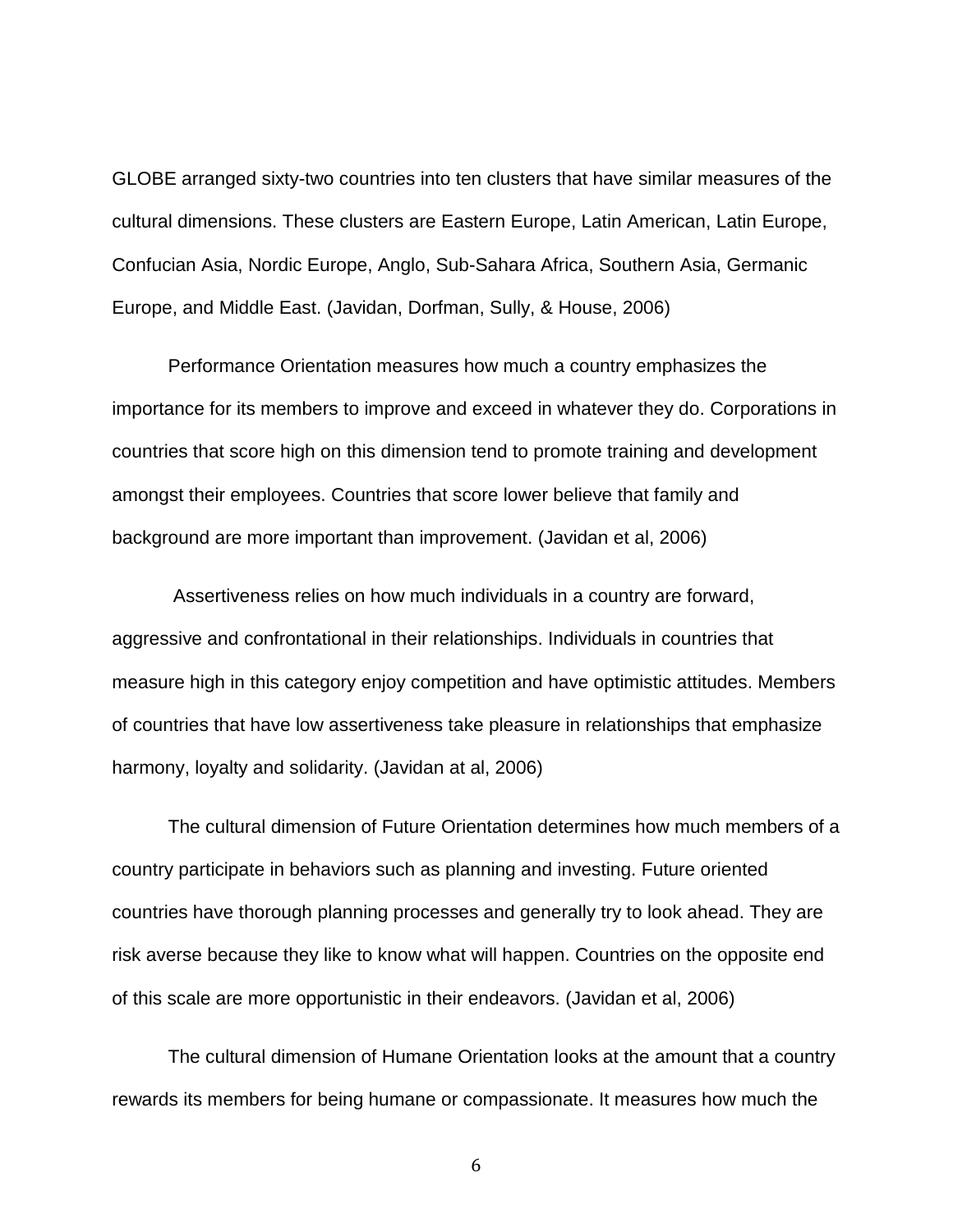citizens react in manners that embody kindness, fairness, generosity, and unselfishness. (Javidan et al, 2006)

Institutional Collectivism is the degree in which a society encourages a collective distribution of resources amongst its members. Like Hofstede's measure of collectivism, societies who rank high in this assessment tend to emphasize a country's social performance, whereas societies who measure low in this, attribute importance to individual successes. (Javidan et al, 2006)

In-Group Collectivism differs from Institutional Collectivism because it focuses on how much the individuals in a society take pride in their families and organizations. Loyalty and cohesiveness in a familial or organizational structure is emphasized greatly in countries that measure high in In-Group Collectivism. (Javidan et al, 2006)

Gender egalitarianism is similar to Hofstede's cultural dimension of masculinity versus femininity. GLOBE measures the dimensions of Power Distance and Uncertainty Avoidance in a manner that is comparable to Hofstede's measures of these as well. It looks at how much a society tries to minimize the inequality of the genders. Gender egalitarian societies encourage tolerance for diversity distributed throughout its members and their ideas. (Javidan et al, 2006)

Power Distance, according to the GLOBE studies, is how much people expect the power of individuals to be equally distributed. Countries who rank high in power distance are better economically distributed. (Javidan et al, 2006)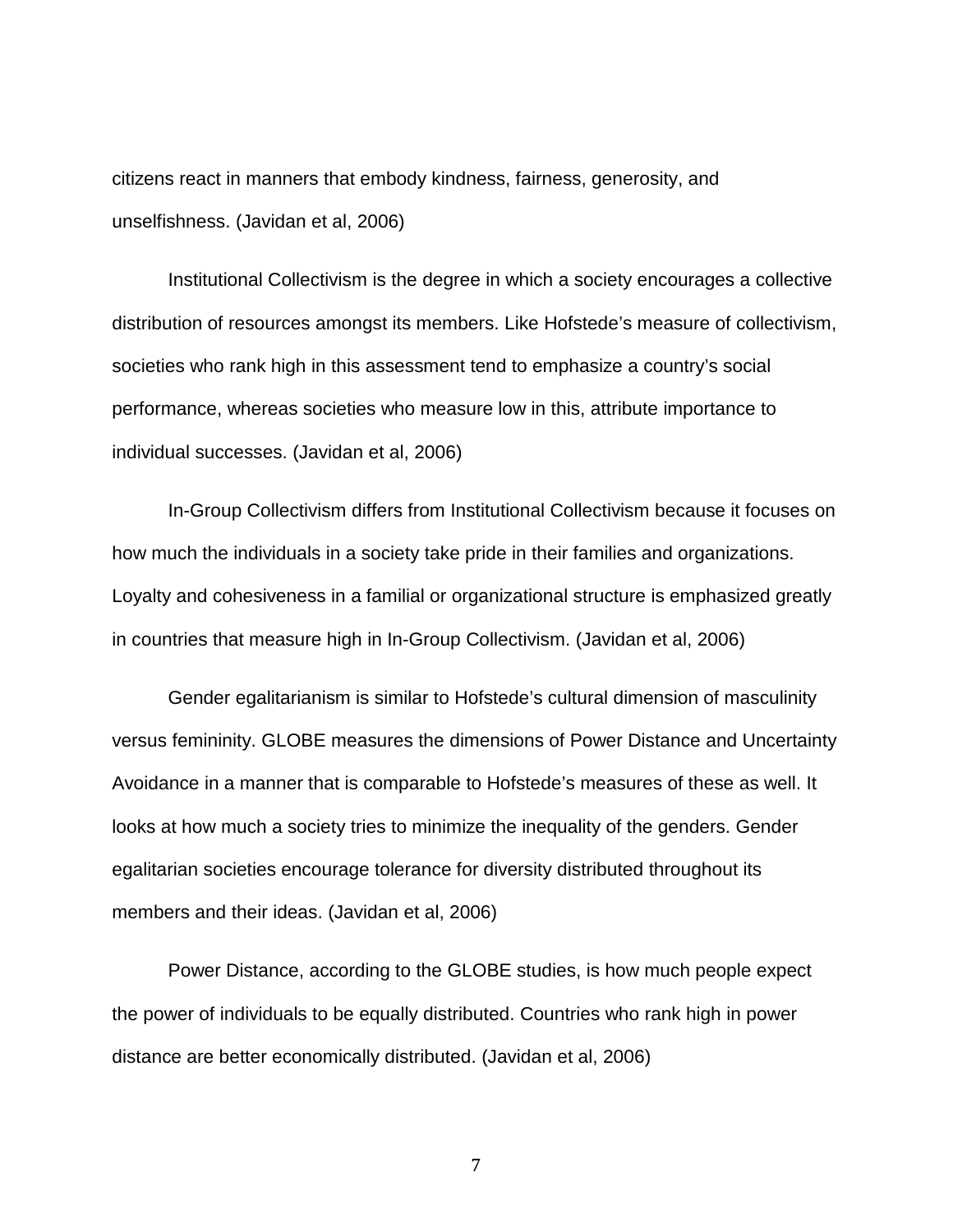Uncertainty Avoidance is the "extent to which a society, organization, or group relies on social norms, rules, and procedures to alleviate unpredictability of future events." Societies who rank high in uncertainty avoidance tend to look for order and structure and formal procedure in their society. Also, they tend to prefer consistency. (Javidan et al, 2006)

#### Other Traits

Other cultural factors worth looking into include attitudes towards: material wealth, achievement, time, change, subjective vs. objective decision making, family, authority, trust, fatalism, monochronic vs. polychronic information processing, and high vs. low context cultures. The way a group of people reacts to these cultural traits can demonstrate many factors of their life including the way they do business. This will affect the techniques managers need to use with their employees to get the results that they want and may be accustomed to.

Material wealth shows how much a culture values having physical possessions. If a culture is high, they value being rich. If they do not value material wealth, there is something more important than money for that culture. This affects the rewards that employers should give their employees to foster good behavior, because the culture may value bonuses through more money or more vacation time. (Sweo et al, 2009)

Achievement measures the importance for people to move up in a social setting for a culture. This reflects what a culture thinks of climbing the career ladder. A culture with high achievement strives to move up in the business they work. A low achievement culture, such as the Hindu culture may be stuck in a caste system. The people in this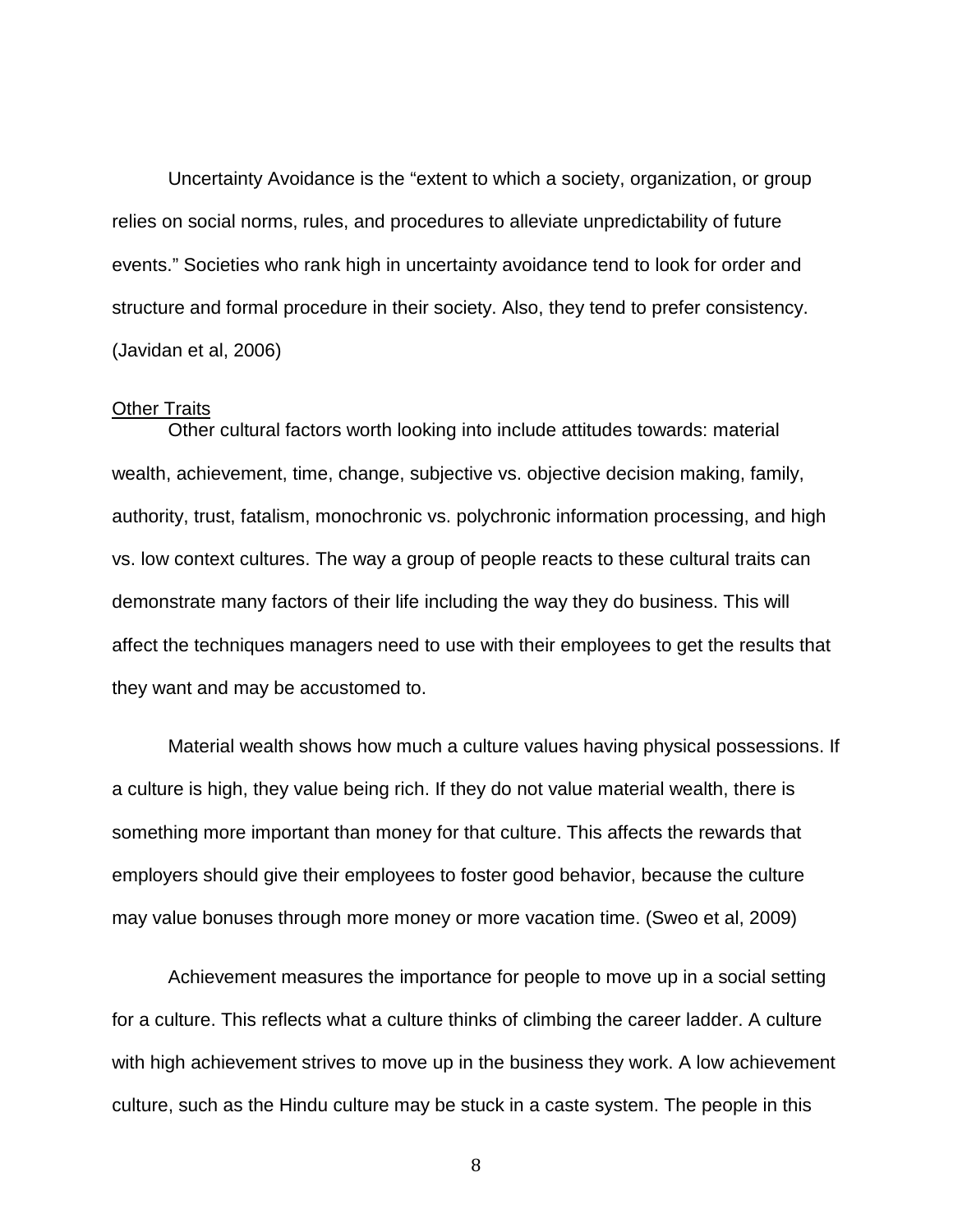society do not believe they can move above the level they were born into, so they do not try to move up in a business setting. (Sweo et al, 2009)

Time in this cultural trait reflects the importance of being on time to any event, be it business meeting or family gathering. Time can be a very strict setting in some countries, requiring people to be on time by the minute. Other countries are not so stringent with their schedules. Business meetings for different cultures may be scheduled for "the afternoon" as opposed to 3:25 P.M. (Sweo et al, 2009)

Change to different cultures may be regarded as positive or negative. Cultures who have a positive attitude toward change believe that change is required and generally detest when there is a slow progression. They usually want to do better today than yesterday and work toward their goal. A measure of how well they may be is the amount of change between each generation. Countries with low change orientations do not think change is important. (Sweo et al, 2009)

Subjective decision-making does not require an in-depth analysis. Instead the person generally focuses on how the decision makes them feel and uses gut instincts to make a choice. This is the opposite of making an objective decision. When making objective decisions, generally factual information is greatly relied upon. The decisionmaker will work out financial and other analysis to determine if the decision will prove to be a good one. Obviously, subjective decisions can be made on the spot and require much less time than objective decisions. (Sweo et al, 2009)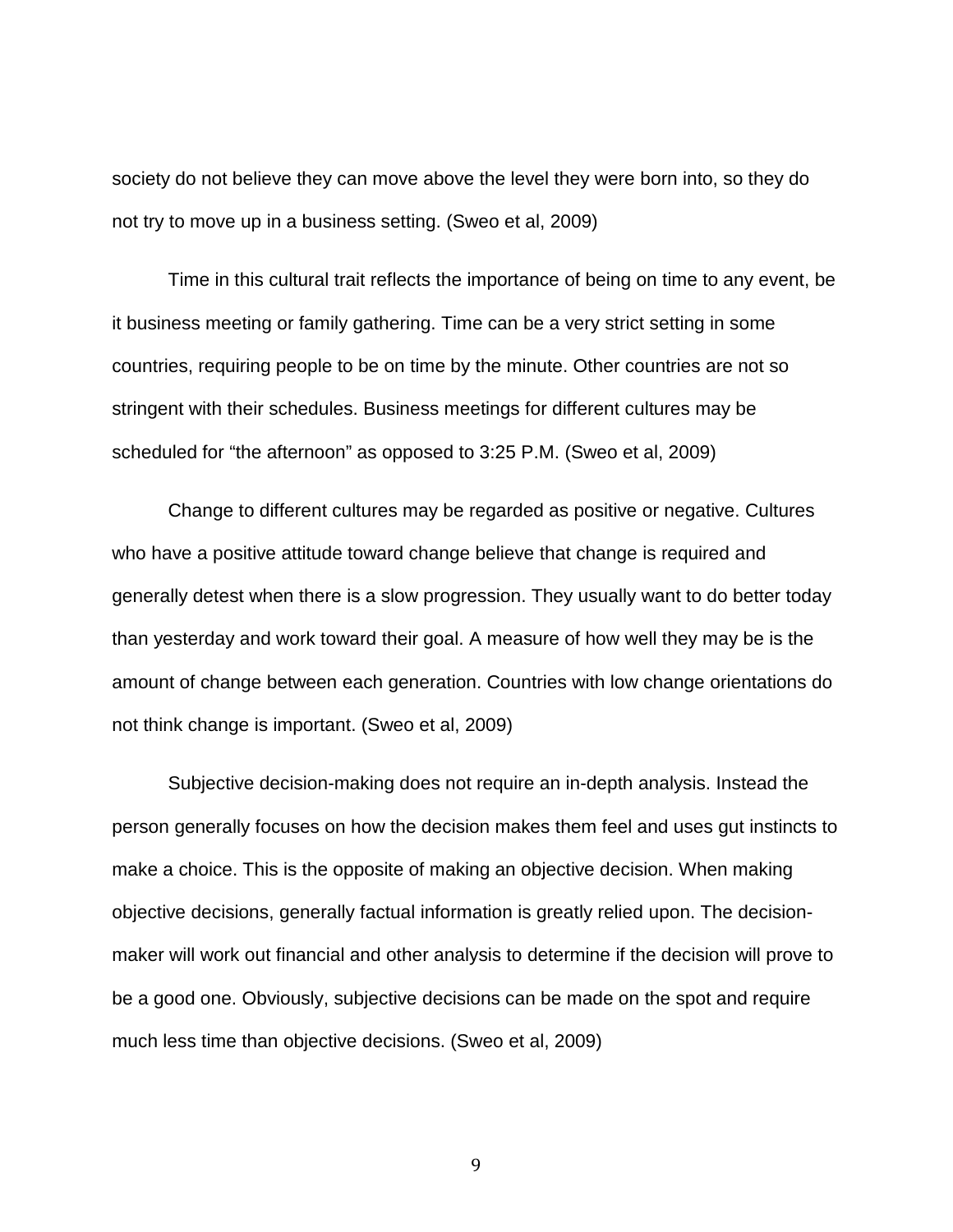The importance of family to a culture can be seen in the way decisions are made within a family. In high family scores, a family usually consists of extended members including grandparents, aunts, uncles, and cousins living in the same household. Everyone living in the house generally makes the decisions for these types of people. In a low family score there is usually two spouses and their children. Spouses may make decisions without even confronting the other. (Sweo et al, 2009)

Authority is a measure of how people react toward other people in positions of official authority. This can be determined by watching how people respond to commands given by the head of a military in a country. If the country generally follows the command, there is a high sense of authority. Oppositely, if a police officer attempts to give a command in a country with a low authority score, the people will generally ignore them. (Sweo et al, 2009)

Trust determines what people in a country will think when someone attempts to make a claim about something. In a country that scores high in trust, people are usually believed to be telling the truth when they say something. This type of culture is easily willing to work with people they do not know a lot about. In contrast low trusting cultures do not believe people unless they have known them for a long time. (Sweo et al, 2009)

Fatalism shows the amount in which people from a culture believe they control their own destinies. This means that people in a highly fatalistic culture think that what will happen to them is destiny. What they will become has already been determined for them so what they do will not change their life. Low fatalistic cultures believe that there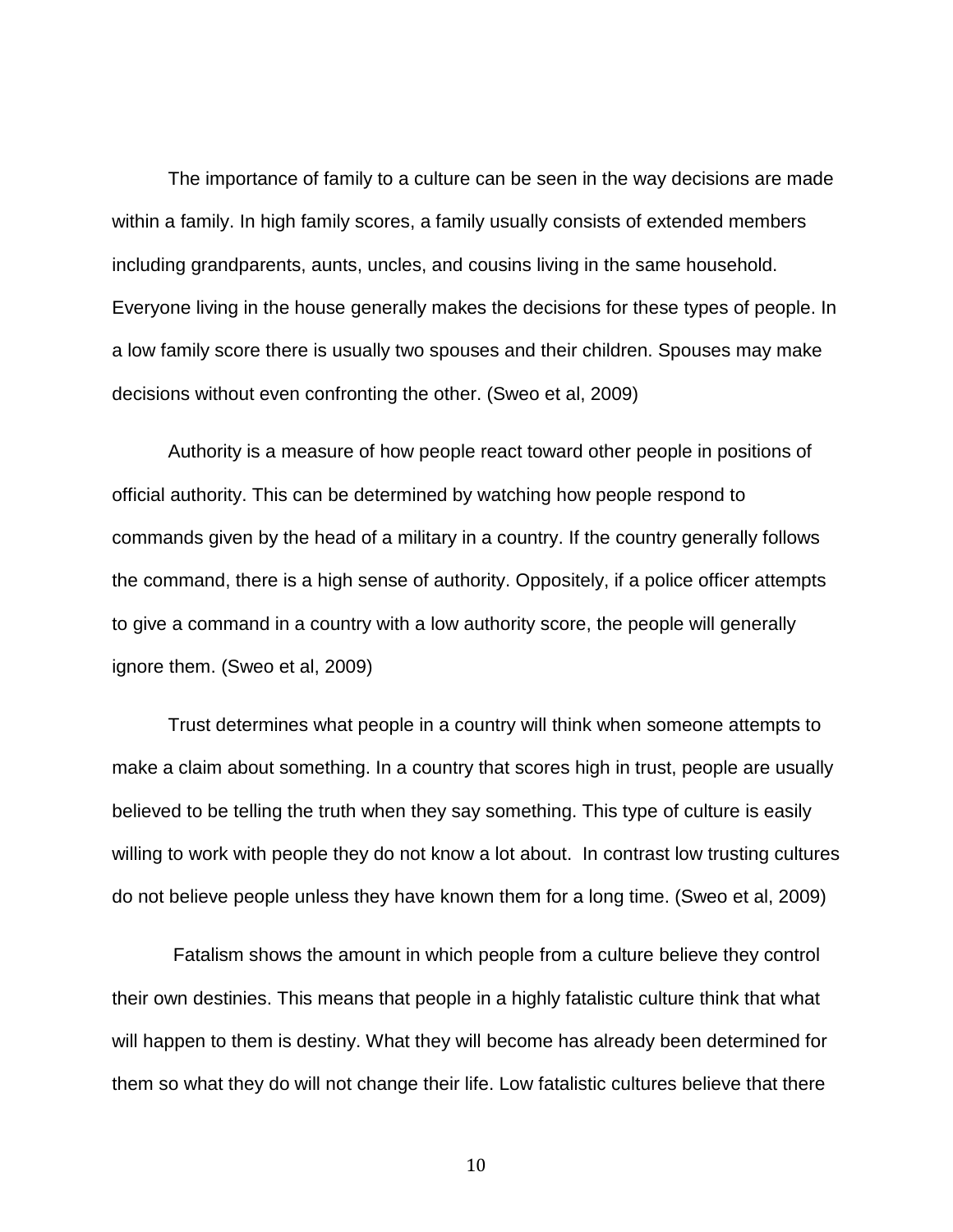are consequences to every action they make. This usually means that people of low fatalistic cultures generally experience much higher stress than those in highly fatalistic cultures. (Sweo et al, 2009)

Monochronic information processing means that people will process information piece by piece. This type of culture will work on one task at a time. For this reason they are good at jobs that require strict attention to detail. Polychronic information processing can be also known as multitasking. This type of person can easily process more than one piece of information at a time. Their work environment may seem more hectic than monochronic cultures are used to. (Sweo et al, 2009)

There is also something to be said about cultures that are high and low context. Cultures that are low-context generally have definite meanings for words and rely on those definitions when they speak. In a high context cultures, metaphors and anecdotes are used often. Non-verbal cues and physical context are generally more important that what was actually said. In a high-context culture, "a message encoder who relies too much on words, without regard to external cues, may not quantitatively and qualitatively communicate." (Ihator, 2000)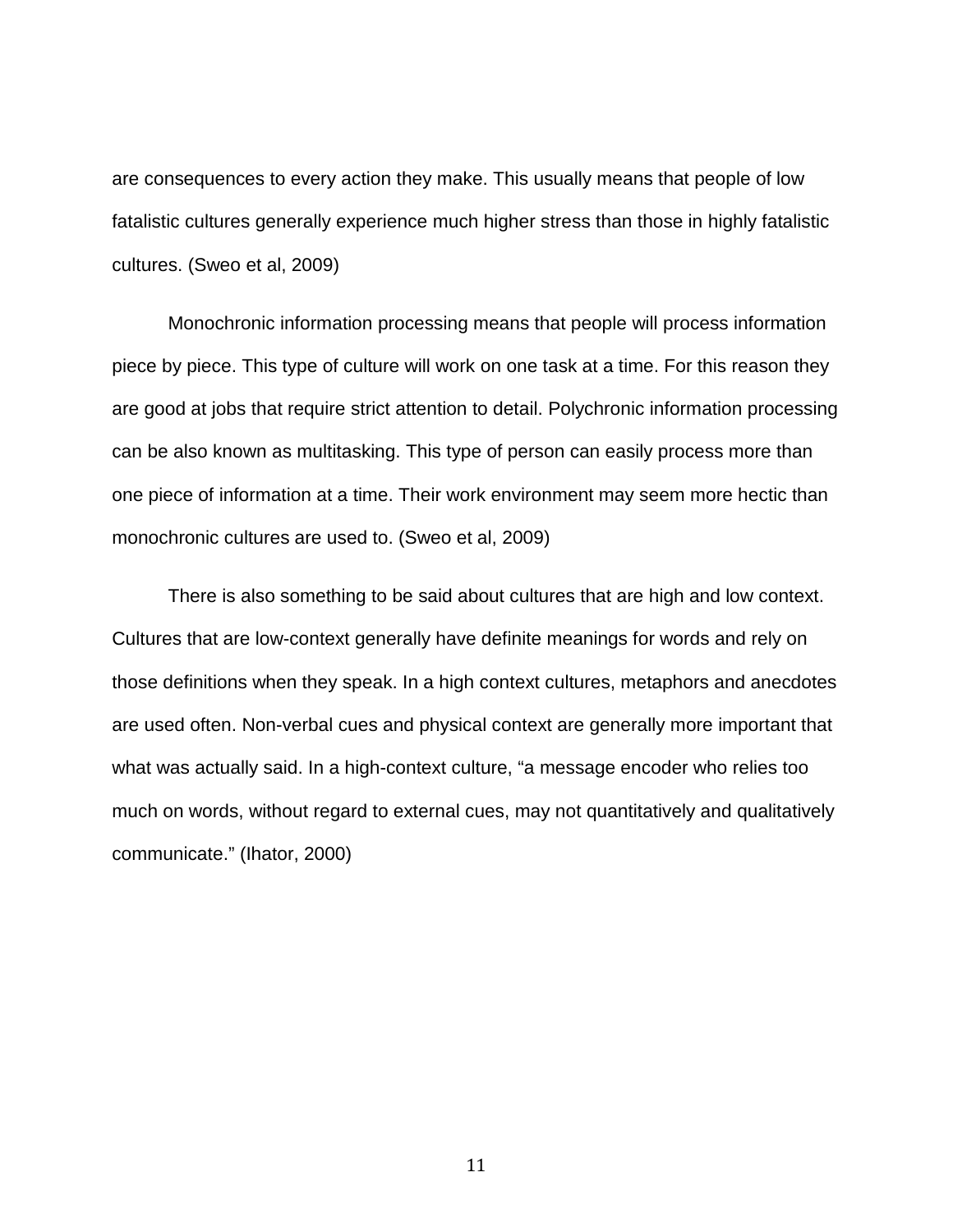## **Methodology**

I have gathered information from different sources to provide a guide for American managers to use while managing Brazilian people. I will be using Hofstede's cultural dimensions as a basis to describe specific differences in the cultures. Global Leadership and Organizational Behavior Effectiveness (GLOBE) will be another research program that will help me to gather data about the cultural differences between Brazil and the United States. In addition, I will be using other cultural traits that are not identified in either of these studies to supplement. After thoroughly identifying what traits are portrayed in Brazil and the United States, I will continue to compare the way these cultural differences affect the way people react to certain styles of managing in Brazil. Using the information from other sources, I will be able to recommend the practices that will most likely work best when managing Brazilians.

Many differences exist within the Brazilian culture. This is because there are several different nationalities and ways of life throughout the country. This guide will provide a basic knowledge on ways in which managers can receive the most positive results when working with the general public in Brazil. I will then suggest ways in which American managers might use all this information to best manage their Brazilian employees.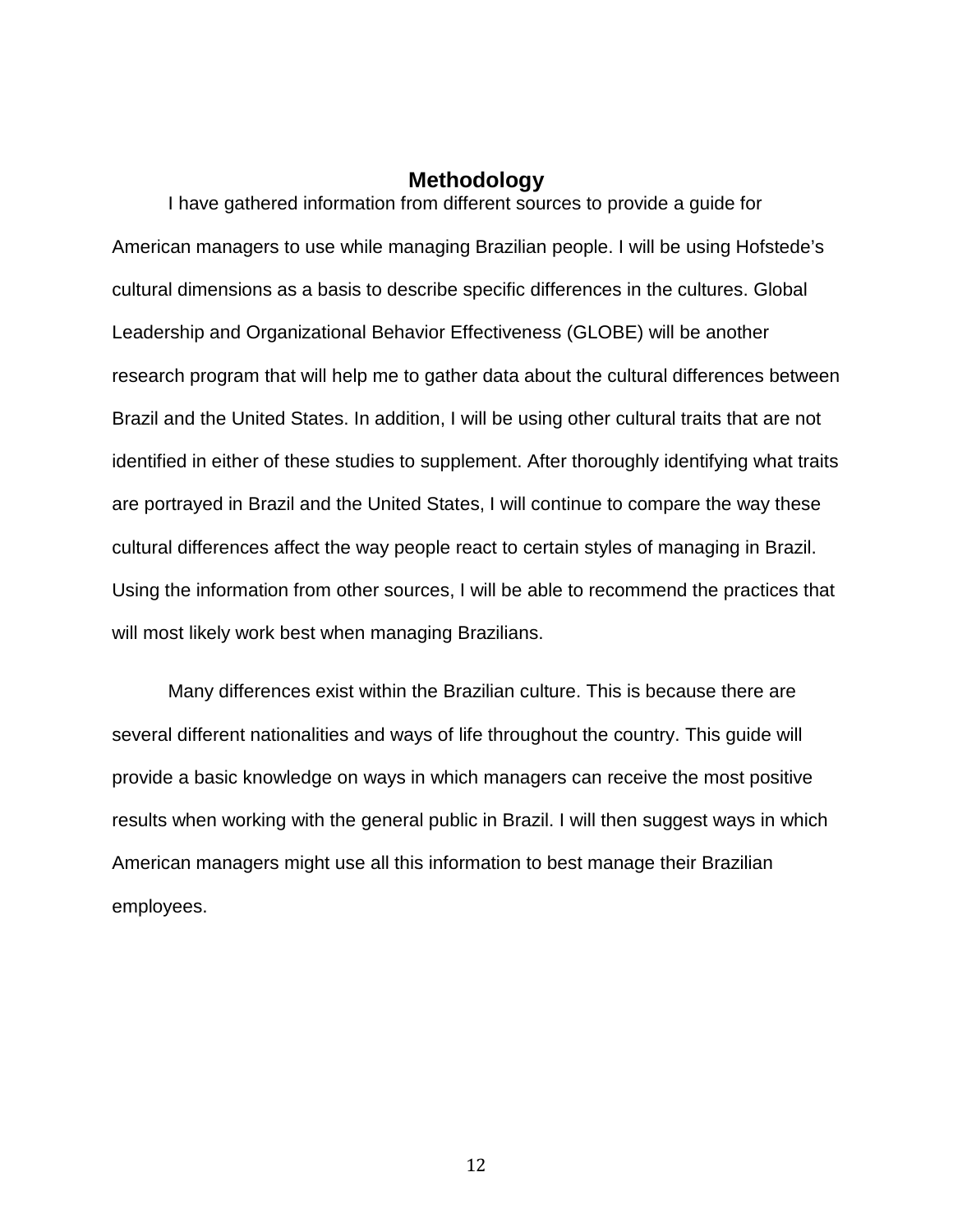## **Data**

The Data in this section will explain what cultural dimensions are most prominent in both the Brazilian and American culture. Identifying the differences between the two cultures will help to further explain what techniques will help American managers in Brazil.

As Table 1 shows, the cultural dimensions, as measured per Hofstede, of Brazil and the United States are nearly opposites. Brazil scores high on power distance, and uncertainty avoidance, while the U.S. scores low on power distance and has weak uncertainty avoidance. Brazil is also a more collectivistic culture whereas the United States is individualistic. Lastly, Brazil leans toward a more feminine society, and the United States tends to be more masculine. These differences in culture reflect highly in the way the people of the two nations prefer to be managed and do business.

According to O'Keefe et al, the high power distance culture in Brazil reflects the way people speak to their elders and bosses. (2004) It is important to understand that although Brazilians may seem very sociable and friendly, they may feel disrespected if you use their first name too early in the business relationship. Being too upfront with people who have a high power distance culture is seen as disrespectful and may also cause a loss in business ventures. (O'Keefe et al, 2004)

Garibaldi de Hilal did a study to determine the organizational culture in Brazil that reflected many questions Hofstede used in his study (2009). In her results she determined that as Hofstede said, Brazilians have a high power distance (Garibaldi de Halil, Wetzel, & Ferreira 2009). Many of the people surveyed agreed that the boss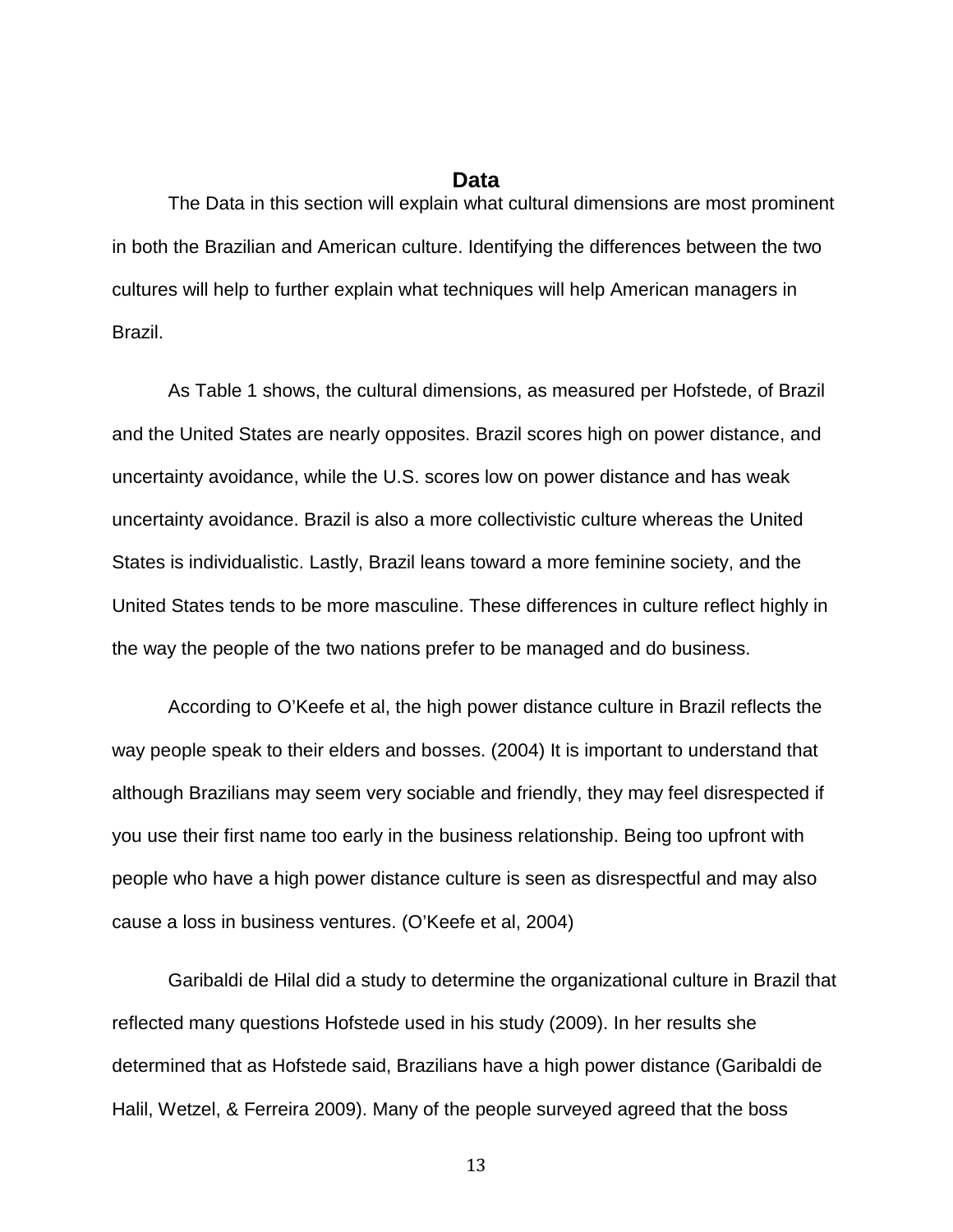should have precise knowledge of and answers for subordinates questions (Garibaldi de Halil et al, 2009). Other factors that Garibaldi de Halil found in Brazilian culture were low satisfaction at work and low competition amongst people of the organization (2009).

Collectivistic cultures generally tend to be more people oriented and work more toward group goals (Turner et al., 2001). "Brazilians do not interact with others in a formal systematic manner. Their relationships with other business people are interpersonal in nature, and they place a high value on human relations. Any first-time meeting begins with getting fully acquainted with each other in a relaxed and casual way. In fact, they are very casual about time and work." This has to do with the fact that they have a highly collectivistic culture (Turner et al., 2001).

As an individualistic society, the United States differs greatly in the way they speak and act with their colleagues. Gulbro & Herbig (1999) found that individualistic cultures spend more time conducting direct communication and collectivistic cultures do indirect activities that are not related to direct communication (Tu et al, 2011). Individualistic societies allow themselves to make decisions to meet their own goals without any guidance from their family (O'Keefe et al, 2004). Self-centered behavior, such as this is not tolerated in Brazil and is deemed arrogant (O'Keefe et al, 2004).

In Hofstede's studies it appears that Brazil is more feminine and the United States leans more toward the masculine culture. As a feminine culture, societal sex roles are not prominently distinguishable. In addition to obtaining long-term profitability, creating and maintaining jobs is another very important aspect of business in Brazil.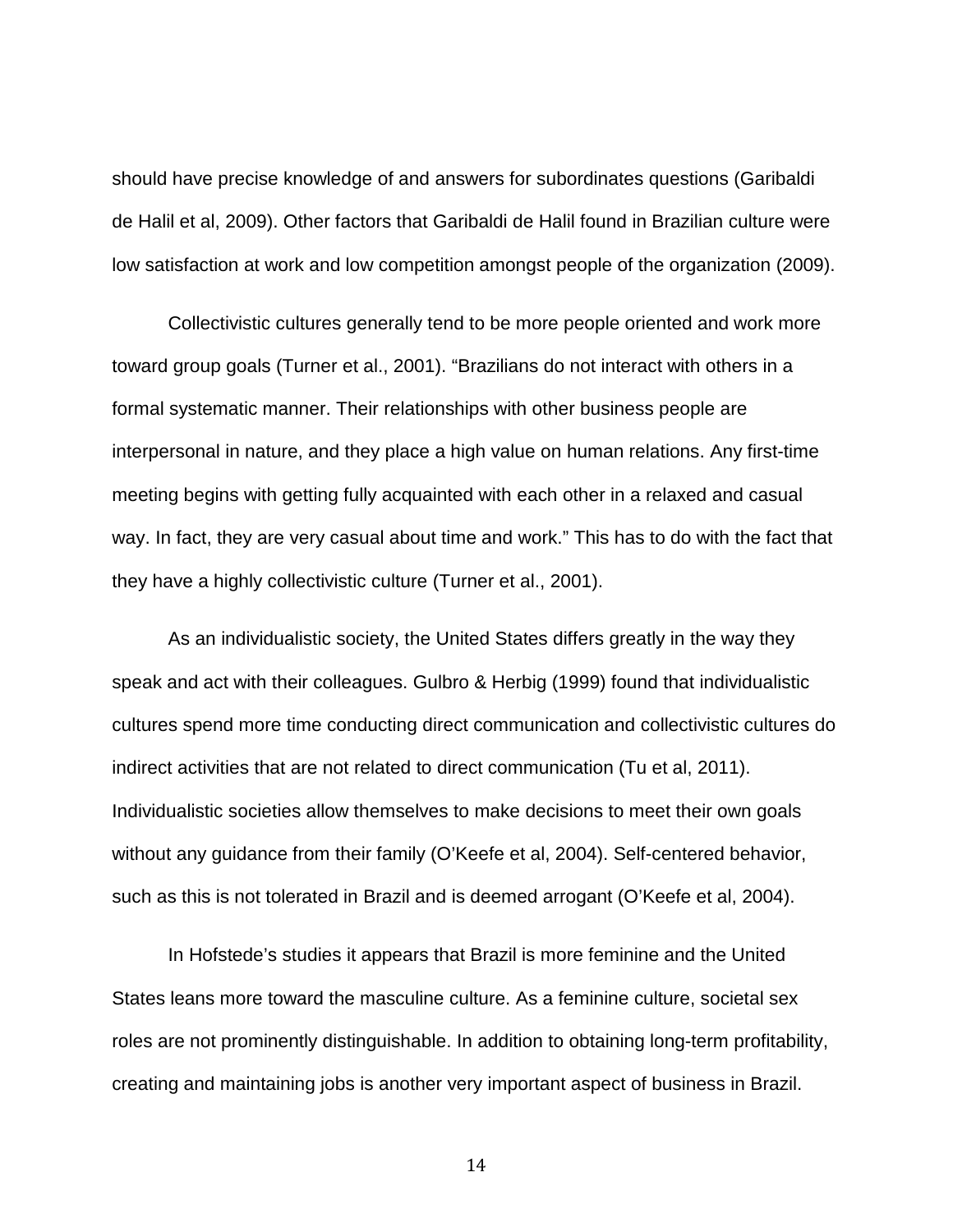This means that it is normal for Brazilians to hire workers from the same family in an organization to ensure that the family is prosperous. (O'Keefe et al, 2004)

Uncertainty Avoidance in Brazil is relatively strong while it is relatively weak in the United States. The Brazilian people's high level of uncertainty avoidance means that they are risk averse and will take time to ponder and research difficult decisions before they actually make a choice. Trust is also very important for Brazilians because of their high uncertainty avoidance. They take the time out to meet potential business partners and talk through every aspect of the business plan before they make a decision.

This shows that the perception of the importance of time is very different for American managers and Brazilian managers. Brazilians may seem to not take time as seriously as Americans because they do not act rushed when making decisions. Building a relationship with trust is much more important to Brazilians than just rushing through a deal to get it signed quickly. Americans low uncertainty avoidance means they have no problem with taking risks because the benefit may be greater than any fault that may occur. (O'Keefe et al, 2004)

The United States scored very low in the Long-term/Short-term orientation while Brazil scored somewhat in the middle. The difference between both countries score in this trait reflects a small difference in the perception of tradition and culture in the two countries. Brazil's higher long-term orientation means that they may value traditions and their past more than Americans. Brazilians did not score as high as Asian cultures in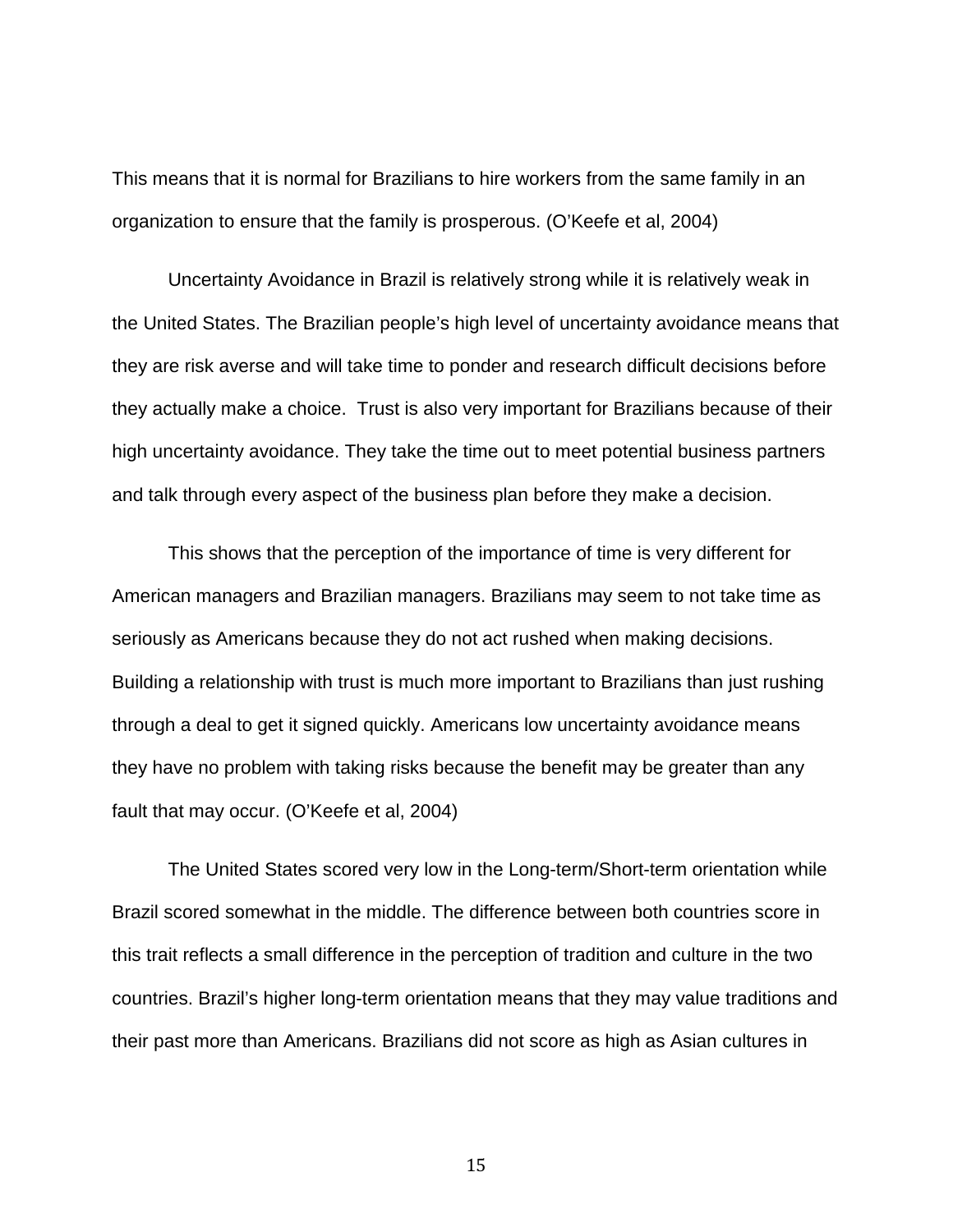this orientation though, because they are not as focused on traditions as them. (Beekun et al, 2003)

In analyzing the Globe cultural dimensions I found Brazil is a part of the Latin American cluster. Brazil scored low in performance orientation, future orientation, institutional collectivism, and uncertainty avoidance. They scored high in in-group collectivism. For the other cultural dimensions, Brazil scored in the middle region. These dimensions are assertiveness, humane orientation, gender egalitarianism, and power distance. (Javidan et al, 2006)

The United States is grouped with the United Kingdom and other English speaking countries in the Anglo cluster. This cluster received high scores in Performance Orientation and low scores in In-group Collectivism. For the rest of the cultural dimensions, the United States scored in the middle range. (Javidan et al, 2006)

Both of these clusters strongly differ with how they scaled in each of the nine cultural dimensions. Qualities of leadership in those countries differ as well. It is important for managers who would like to lead people in Brazil to understand what style of leadership makes Brazilians work to the best of their ability. GLOBE identified six dimensions of *culturally endorsed implicit leadership theory* (CLT). These show what leadership qualities are most desired in the culture clusters. The six dimensions are Charismatic/Value-Based, Team-Oriented, Participative, Humane-Oriented, Autonomous, and Self-Protective. (Javidan et al, 2006)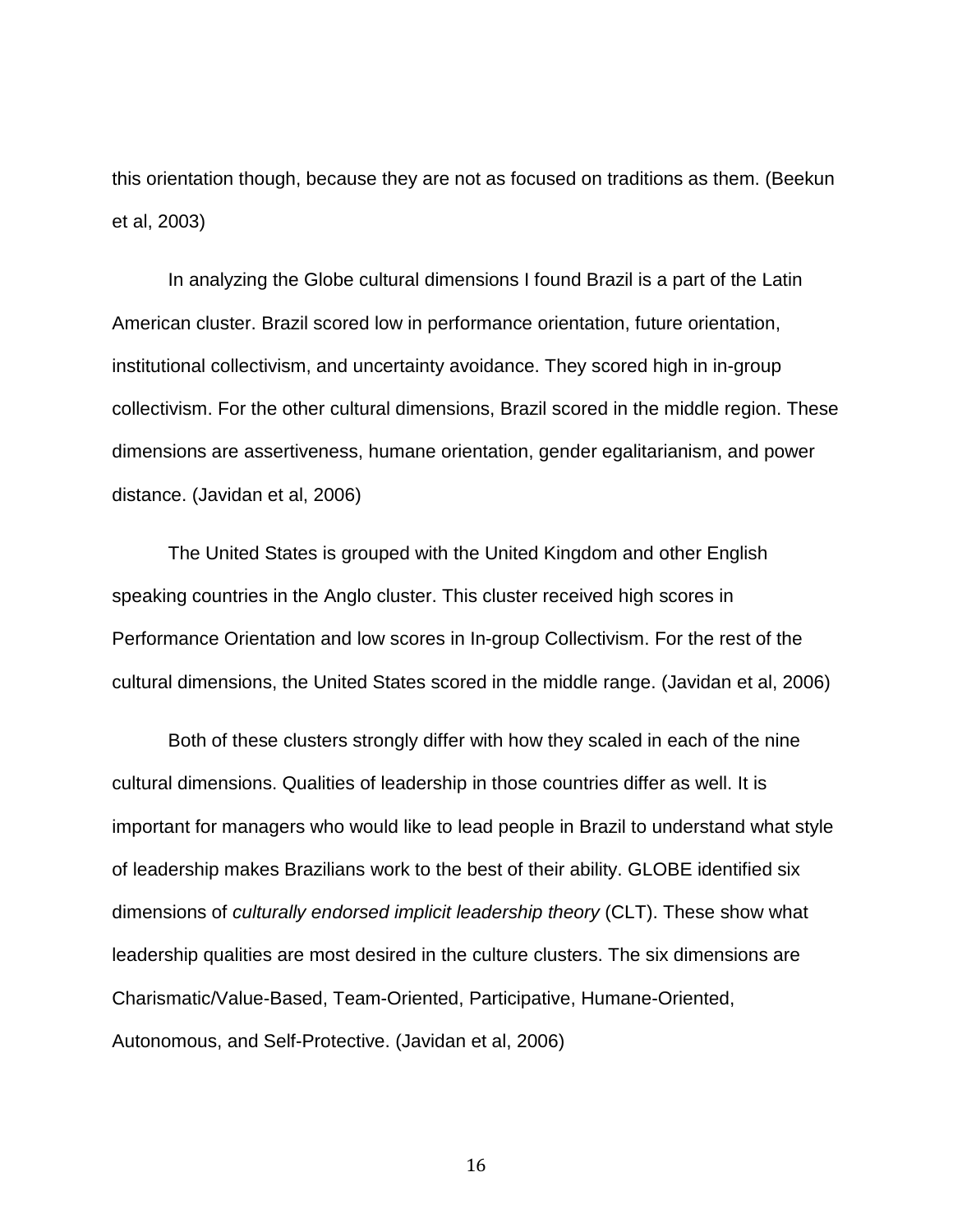Charismatic/Value-Based leadership reflects the way in which leaders encourage, inspire, and believe that their employees can improve in what they do. Generally, this type of leadership is associated with outstanding leadership. (Javidan et al, 2006)

Team-Oriented leadership shows how important group building is amongst the employees. A common goal in an organization reflects team-oriented leadership. Teamoriented leadership helps to contribute to outstanding leadership too. (Javidan et al, 2006)

Participative leadership is how much a manager creates an environment in which employees have a say in decisions that are to be implemented. Participative leadership may help to establish outstanding leadership. (Javidan et al, 2006)

Humane-Oriented leadership is the degree to which a leader shows support and consideration to his staff. This leadership style consists of the leaders generosity and compassion as well. Humane-oriented leadership may be neutral or moderately contribute to outstanding leadership. (Javidan et al, 2006)

Autonomous leadership is the degree to which employees individually lead themselves. Independent leadership practices are demonstrated greatly in this leadership dimension. Autonomous leadership may slightly facilitate or completely hinder outstanding leadership. (Javidan et al, 2006)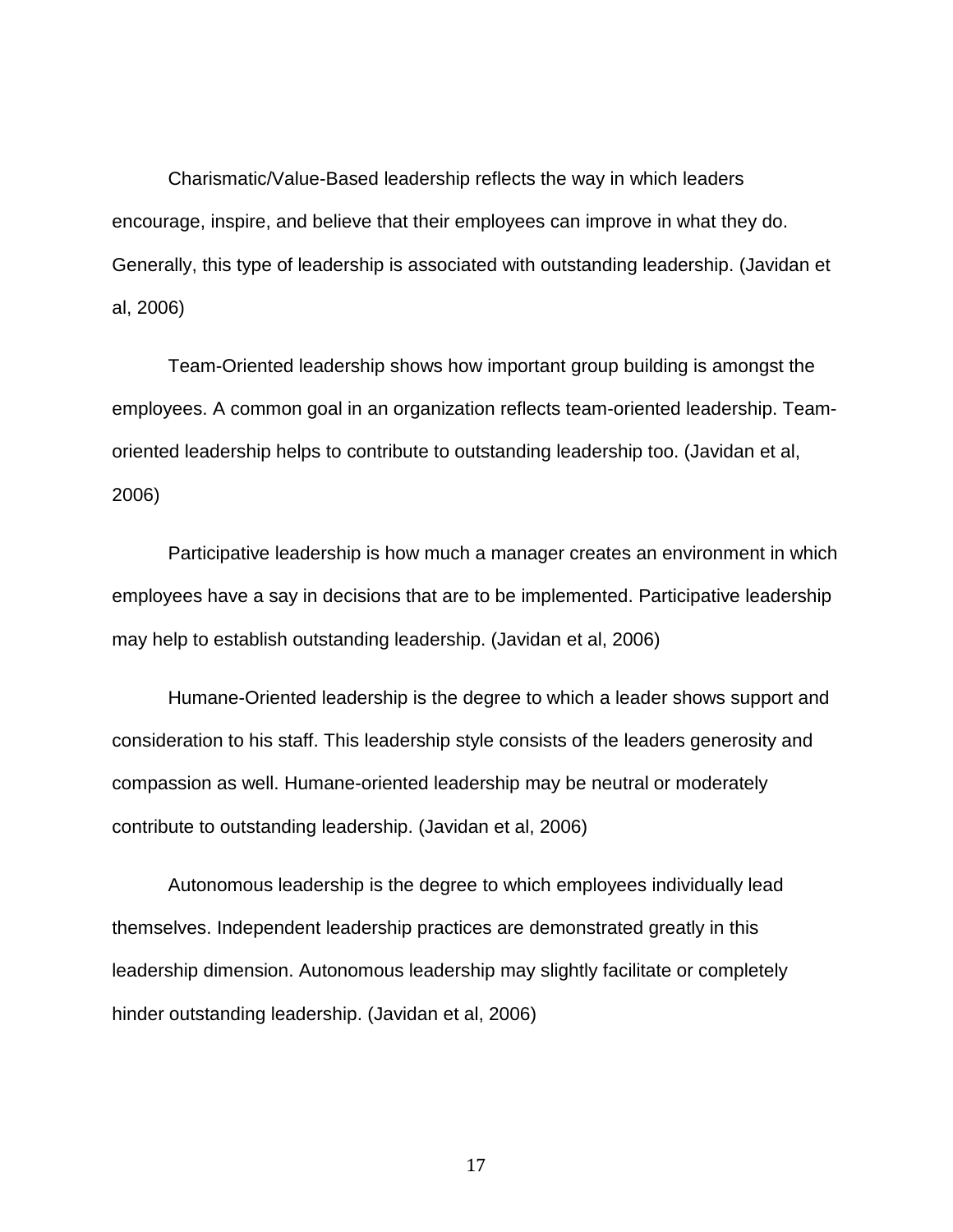In the Self-Protective leadership style, it is important to guarantee the safety of the individual. This style is based on a self-centered approach. Self-protective leadership usually hinders outstanding leadership. (Javidan et al, 2006)

In Brazil, the CLT leadership styles that are part of the outstanding leadership styles are Charismatic/Value-Based and Team-Oriented. Participative and Humane-Oriented leadership dimensions score in the mid region in the Latin American clusters. (Javidan et al, 2006)

Anglo leading styles are similar to those for Latin American cultures. Like Brazil, they rate high in charismatic/value-based leadership. The Anglo cluster also ranks high in the participative and humane-oriented dimensions. They have a medium rank in the team-oriented and autonomous dimensions and a low ranking in the self-protective leadership style. (Javidan et al, 2006)

Javidan discusses the difference between the way managers in Brazil and the United States make decisions (2006). In addition to a stronger level of uncertainty avoidance in Brazil, they are more assertive and performance oriented (Javidan et al, 2006). This causes American managers to make decisions much quicker than Brazilians are comfortable with (Javidan et al, 2006). Punctuality is a big difference between Americans and Brazilians (Turner et al, 2001). In Brazil, it is normal and even courteous to be a few minutes late for any arrangement so that the person you are meeting has time to set up and be prepared (Turner et al, 2001)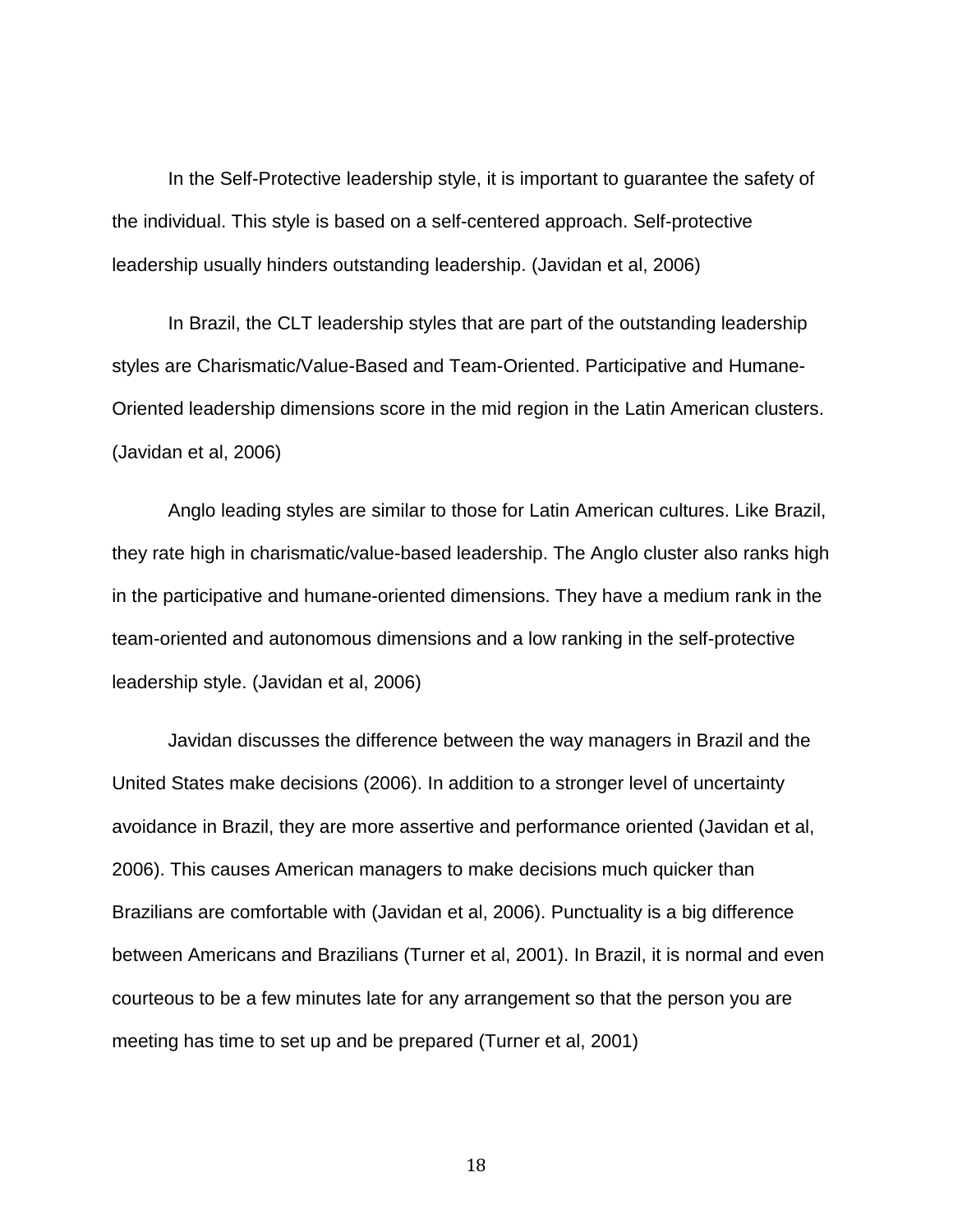In-group collectivism is a very important attribute that Brazilians have because it means that they are comfortable with their collective group. They like to be part of groups in all aspects of their lives such as in business orientations and families. It is normal for people in small groups to expect special treatment such as discounts for those members. If these preferential actions are not given to the people in the groups, Brazilian may begin to feel uneasy. (Javidan et al, 2006)

The United States is ranked as a more humane culture than Brazil. This affects the amount that American managers and employees emphasize the importance of empathy and understanding in their leaders. Brazilians do not find it as important as Americans to have leaders who show compassion towards their employees. This may be because of the high power distance between employers and employees. (Javidan et al, 2006)

Francisco Gil researched work team effectiveness in groups in Spain and Brazil. They found that these two countries behave very similarly to each other in this process. Because of Portugal's influence in Brazil, they share similar cultural attributes. Process conflicts in Spain and Portugal have been found to impact team satisfaction. They found that feedback is also directly correlated with outcomes. (Gil, 2005)

Although they are not exactly the same, many of the other cultural traits considered in this study seem to be reflected in both the Hofstede and GLOBE dimensions. Using information about the Brazilian culture from both of those studies, could easily determine where Brazil stands in these other traits.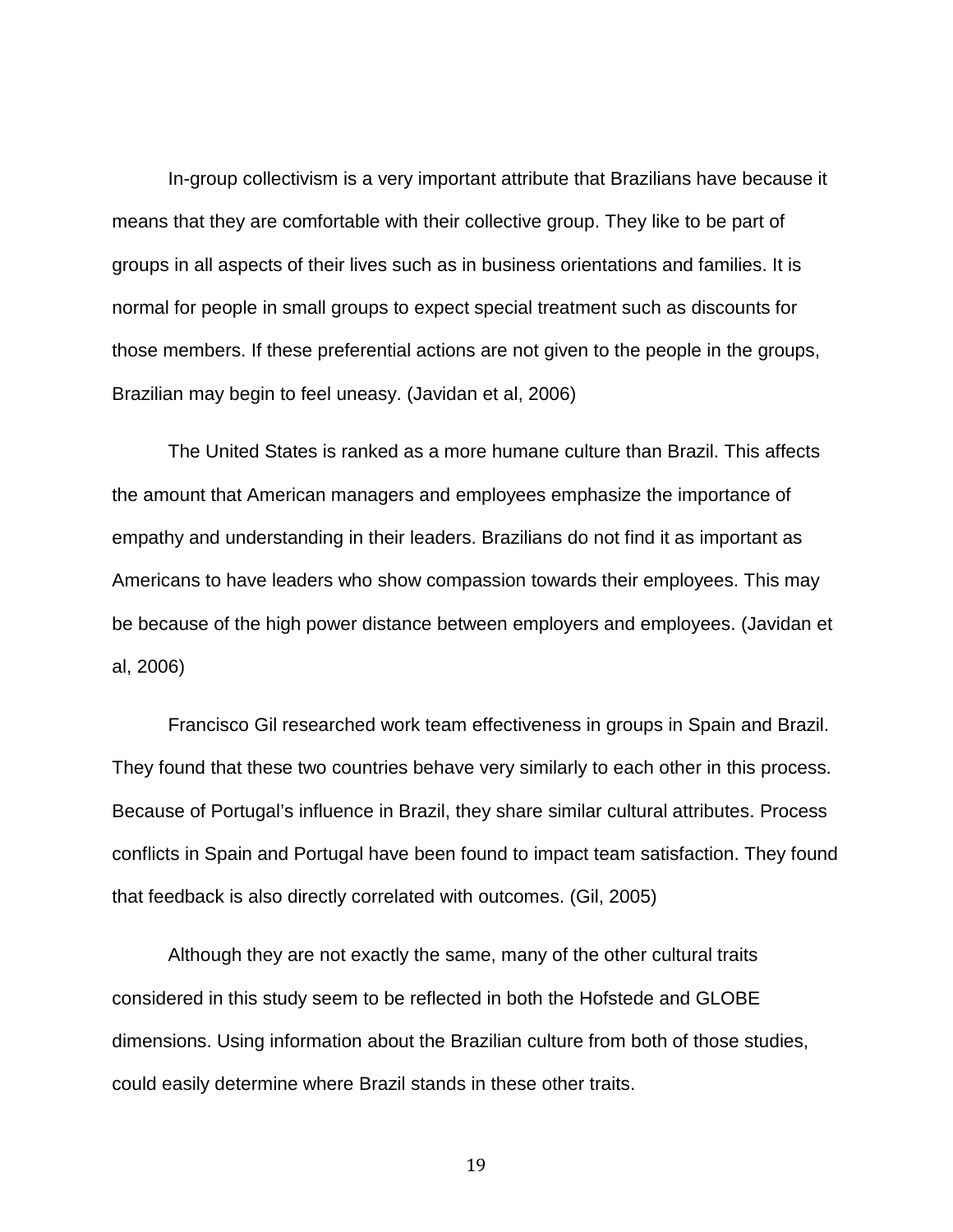Although material wealth is valued in Brazil, they do not score nearly as high as Americans. The culture of the United States emphasizes the importance of material wealth throughout everyday life with the "American Dream." (Sweo et al, 2009)

Achievement is also scored high for Americans. Throughout most American businesses, there are people who begin at the bottom and work their way to the top. (Sweo et al, 2009) The increase in the Brazilian economy has created a high want for achievement. Brazilians have seen the economic growth and are more prone to try to get it now than ever before. (Jones, 2000) Brazil has been found to have a strong sense of "drive." (Lenartowicz, 2002)

The United States has a relatively strict sense of time. Although being a minute late may not destroy a relationship between businesses, it can affect the way a business sees how responsible the other is. It is even normal to be ten minutes early to meetings in the United States. (Sweo et al, 2009) In Brazil, time is more relative. Brazilians will take more time to make decisions. Being on time is not as definite as it is in the American culture. (Turner, 2001)

The United States ranks high in the people's attitude toward change. Bettering your life can be measured through the change from parent to child. (Sweo et al, 2009) Following Brazil's attitude toward achievement, it is common for change to be welcomed amongst Brazilians. Changing one's life for the better, especially if it will help their family is something Brazilian's generally look forward to. (Jones, 2000)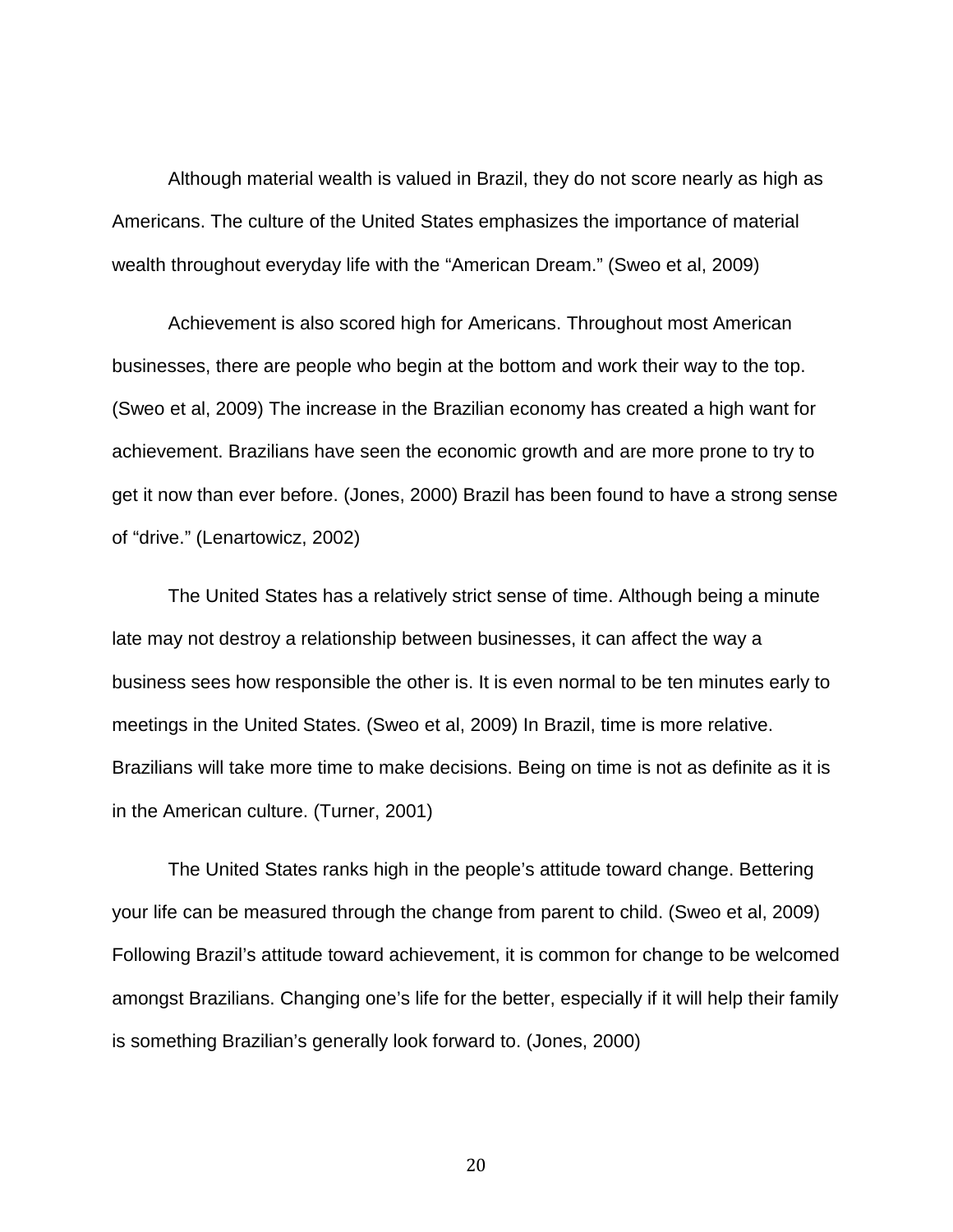Objective decision-making is definitively used whenever possible in American culture. It is very uncomfortable and often deemed negative to just use a gut instinct to make an important decision in the United States. (Sweo et al, 2009) Although objective decision-making is included in the decision making process in Brazil, it is not the only thing used. Feelings are just as important. This means Brazilians like to calculate as much as possible, but do not always make decisions based on these calculations.

The United States has low family scores. This is seen when families move from one country to the next because a parent must transfer for work. (Sweo et al, 2009) Family is clearly very important to Brazilians. The high score in collectivistic culture exemplifies this. (Garibaldi de Hilal, 2006)

Authority is generally highly respected in the United States. (Sweo et al, 2009) In Brazil, this tends to be the case as well. The high power distance culture shows that there is a clear division between subordinates and their bosses. Generally, Brazilians respect this distinction and approach authority with respect.

The American culture is in the mid to high range scoring on trust. Although there is not complete trust between business people, it's easy to work with people that you have not known for a long time. Drafting contracts for nearly every business transactions shows that even if business partners do not completely trust one another, they can still work with each other. Brazilians require quite a bit more trust to work with other people. They need to feel comfortable with the other person, before beginning a deal. (Osland, 1999)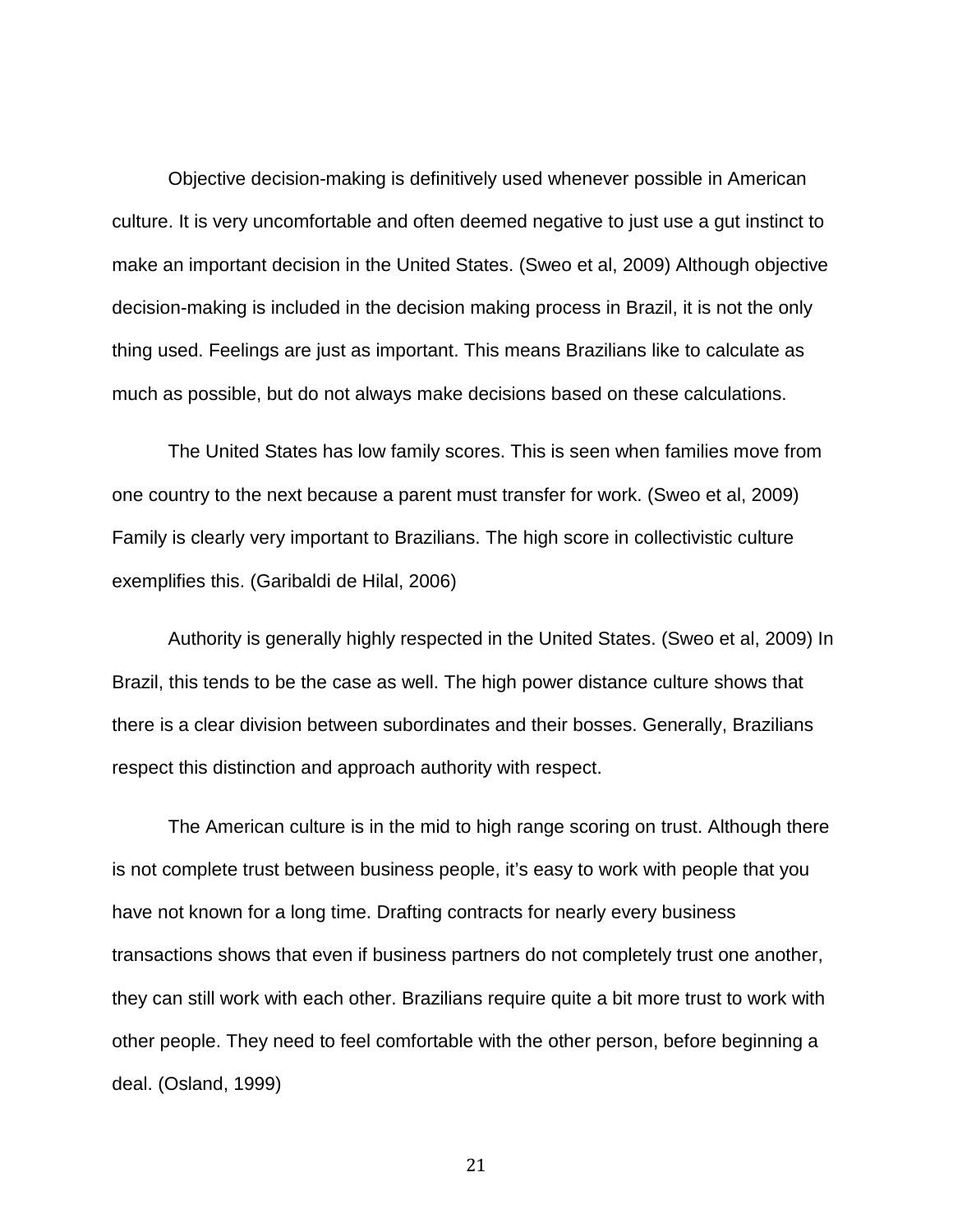The United States scores very low as a fatalistic culture. People generally believe that their actions bear consequences, as a result they suffer from far more stress than highly fatalistic cultures. In Brazil, there is a tendency to have fatalistic views, although this may be changing. Generally people may try to create a certain outcome, but put their faith in God for it to actually occur. (Osland, 1999)

Compared to Latin American cultures, North Americans tend to be more monochronic. (Bluedorn et al, 1992) It is important to note that, monochronic and polychronic cultures tend to vary by the generation of people as well as their cultural values.

The United States is a very low-context culture. When a question is given, there is usually a direct response. (Ihator, 2000) Brazil is a high-context culture. Meaning is found in the way people say things instead of what is actually being said. (Nguyen, 2007)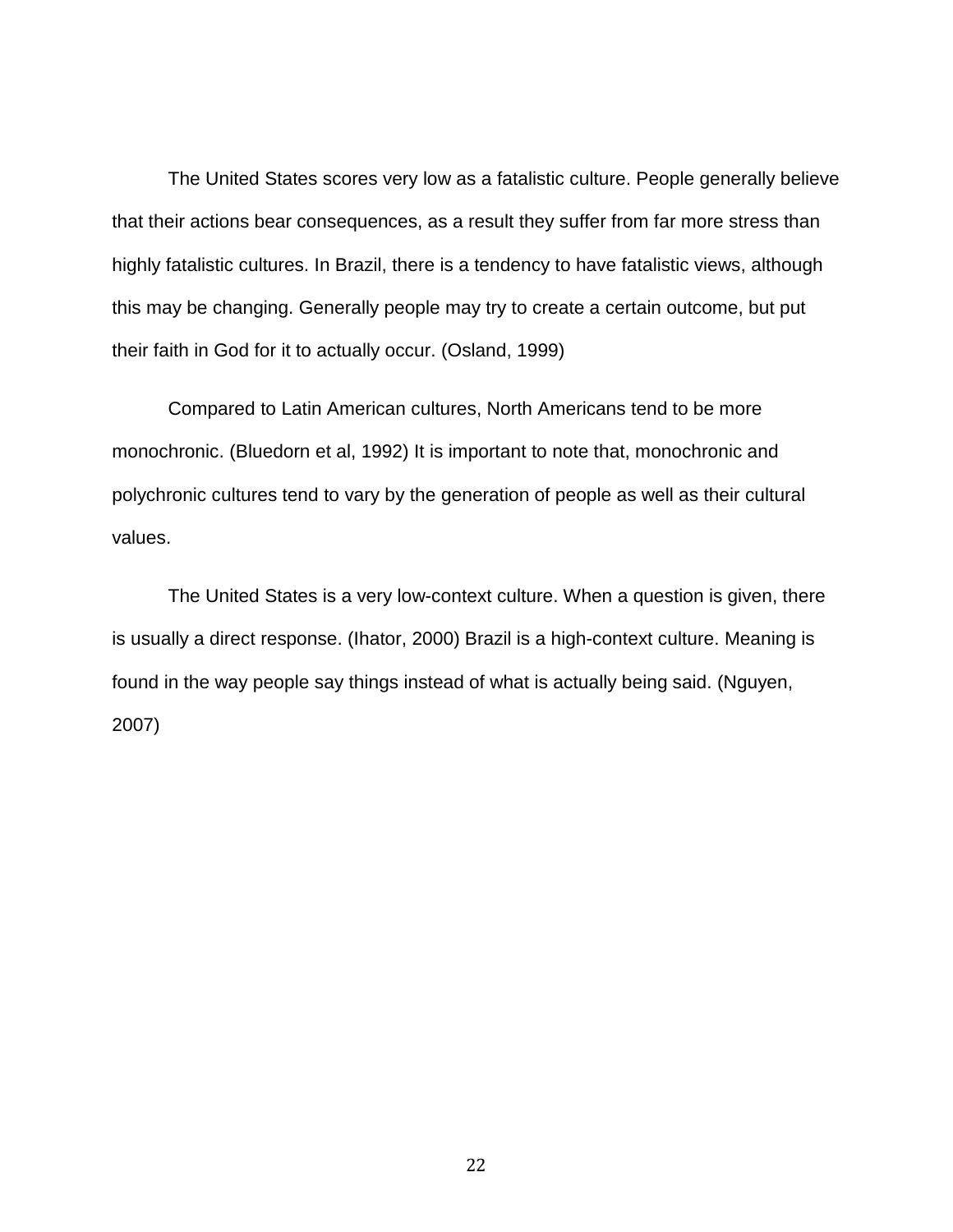# **Results**

Table 1: A summary of the differences between US and Brazilian cultures

|                 | <b>Cultural Dimensions</b>        | Brazil       | <u>US</u>     | <b>Implications</b> |
|-----------------|-----------------------------------|--------------|---------------|---------------------|
| <b>Hofstede</b> |                                   |              |               |                     |
|                 | <b>Uncertainty Avoidance</b>      | High         | Low           | Change              |
|                 | Power Distance                    | High         | Low           | Change              |
|                 | Collectivism v. individualism     | Collectivism | Individualism | Change              |
|                 | Masculinity v. Femininity         | Middle       | Masculinity   | Watch               |
|                 | Long-Term v. Short-term           | Middle       | Short-term    | Watch               |
| <b>GLOBE</b>    |                                   |              |               |                     |
|                 | Performance Orientation           | Low          | High          | Change              |
|                 | Assertiveness                     | Middle       | Middle        | None                |
|                 | <b>Future Orientation</b>         | Low          | Middle        | Watch               |
|                 | Humane Orientation                | Middle       | Middle        | None                |
|                 | <b>Institutional Collectivism</b> | Low          | Middle        | Watch               |
|                 | In-Group Collectivism             | High         | Low           | Change              |
|                 | Gender Egalitarianism             | Middle       | Middle        | None                |
|                 | Power Distance                    | Middle       | Middle        | None                |
|                 | <b>Uncertainty Avoidance</b>      | Low          | Middle        | Watch               |
| Other Traits    |                                   |              |               |                     |
|                 | Material Wealth                   | Medium       | High          | Watch               |
|                 | Achievement                       | High         | High          | None                |
|                 | Time                              | Medium       | High          | Watch               |
|                 | Change                            | High         | High          | None                |
|                 | Subjectivity v. Objectivity       | Subjective   | Objectivity   | Watch               |
|                 | Family                            | High         | Low           | Change              |
|                 | Authority                         | High         | High          | None                |
|                 | Trust                             | Medium       | High          | Watch               |
|                 | Fatalism                          | Medium       | Low           | Watch               |
|                 | Monochronic v. Polychronic        | Polychronic  | Monochronic   | Change              |
|                 | High v. Low Context               | High         | Low           | Change              |

Chart 1: Differences between Brazilian and American Culture

This chart will help to describe the vast differences between both cultures. Being aware of the way these different traits affect Brazilian employees is important to being an efficient manager. Managers should focus on the factors in the chart that require a "change" while recognizing those that they should watch for as well. It is important to analyze the differences between the way American and Brazilian people think and react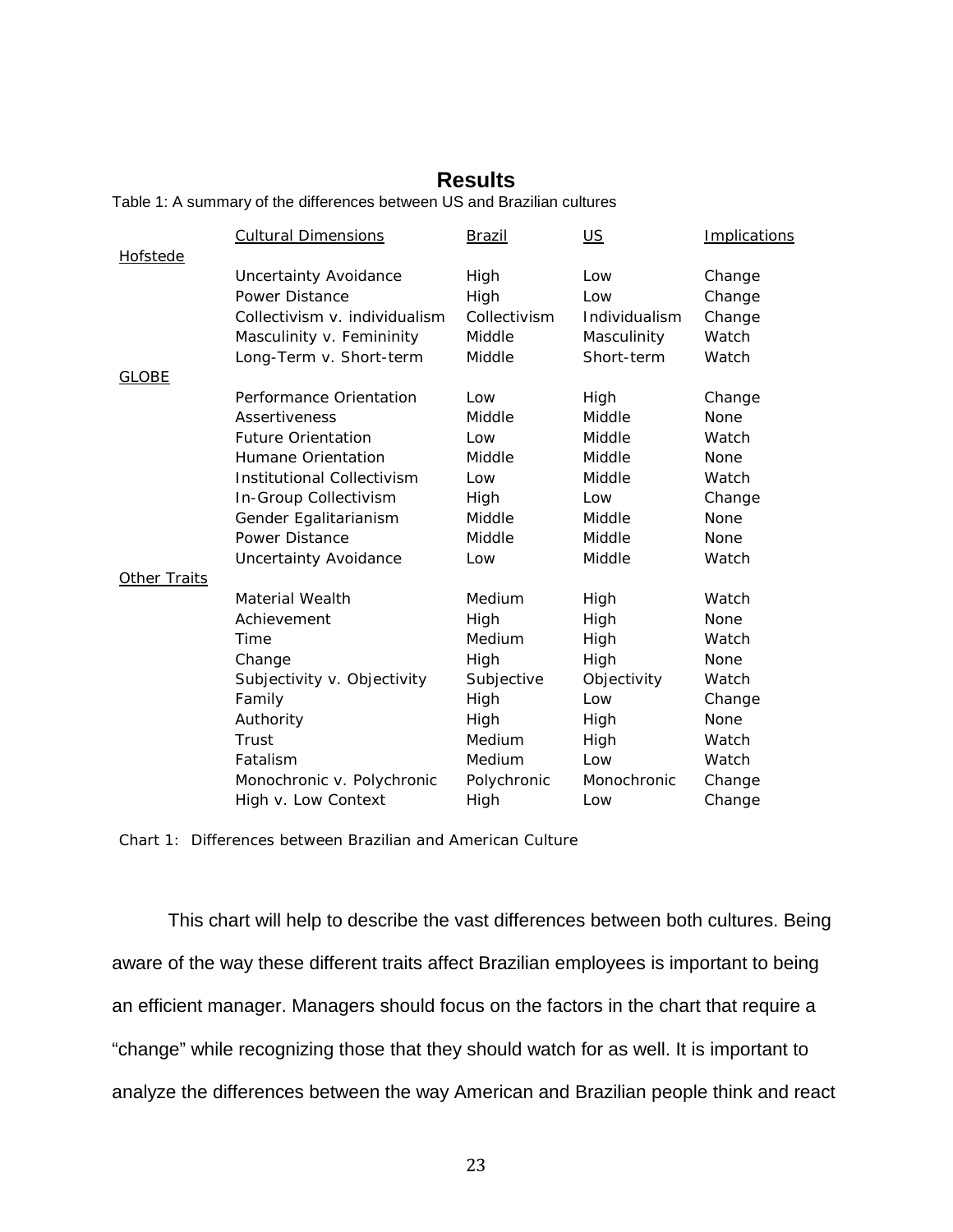to situations before trying to combine these two ways of life. Changes may be required for both the managers and employees in different situations, but with this research managers should be more aware of the differences that are likely to occur in this new culture.

Managers in Brazil should be sure to keep the line between employee and boss clear and still maintain a friendly atmosphere. Brazilians will acknowledge the authority of their manager. Because of the highly collectivistic culture and high power distance, this is very important to keep in mind. American managers may seem self-centered if they continue to work with Brazilian employees as they did with American employees.

To maintain positive relationships with employees, managers should have a clear understanding of what they are doing and want to do within the organization. In addition, they should be able to discuss this with their employees in a well-organized form. American managers must also show respect to any Brazilian boss they may work for within the organization, and for other Brazilian companies they try to do business with, especially if the people are older than them.

The feminine culture means that Brazilians may not have the same distinct roles for males and females as the United States does. Managers must be sure not to create these roles within the organization as to not create uneasiness between employee and employer.

Because this is a guide for American Managers in Brazil, it is important to note what they should know when making business decisions with Brazilian managers.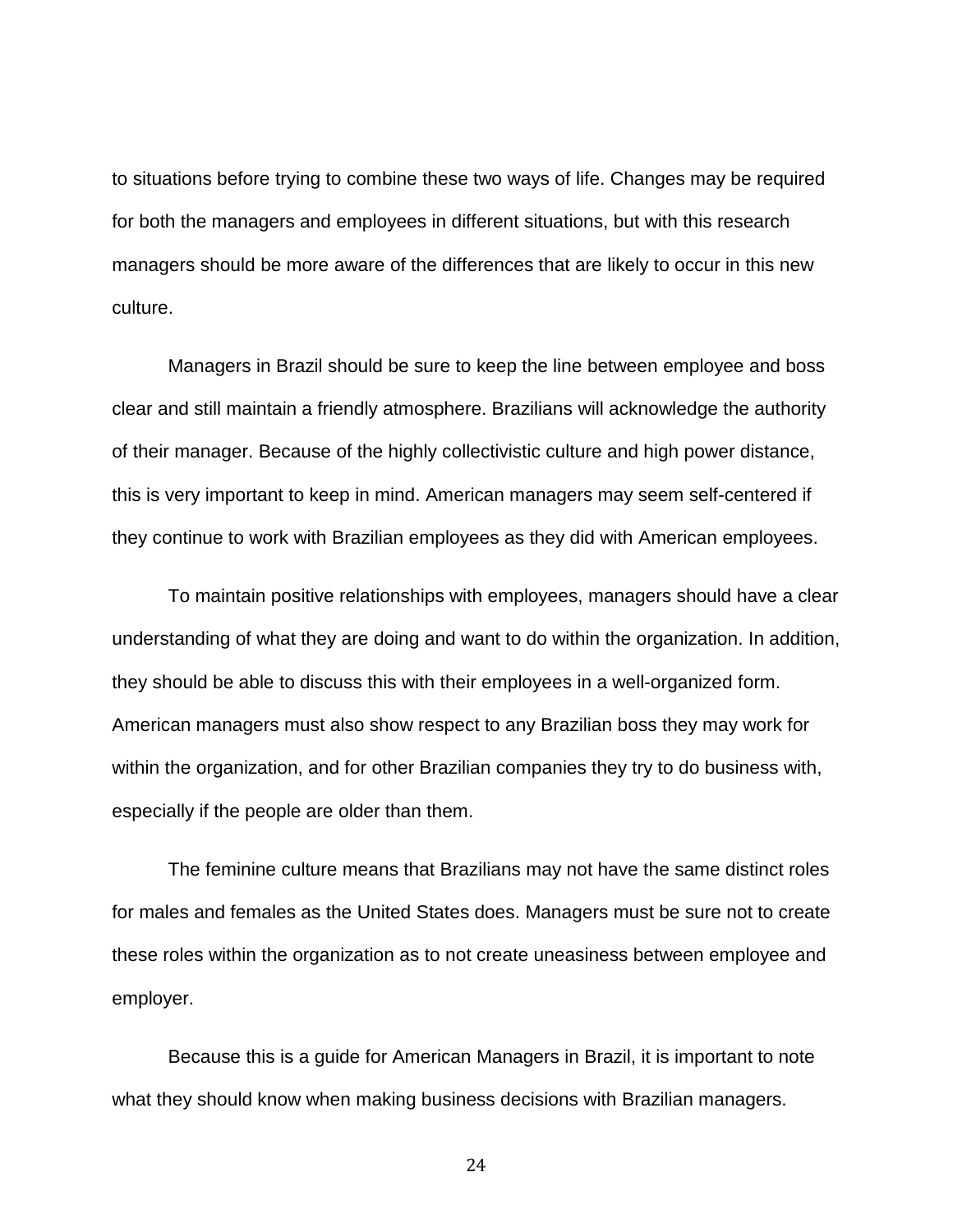Brazilian managers are much more risk averse than American managers. This means that they will take much more time to think about decisions more thoroughly. They will want to discuss the entire business plan as well as potential problems before making a choice. They value relationships with trust, so it is important to be friendly, respectful, and patient through the entire process. Be sure to give them plenty of time to become comfortable with the business idea.

Brazilians score low on performance orientation which means they will emphasize the importance of family throughout every aspect of their life. Family is usually their first priority. If managers want to promote training and development in their organization, they should make sure it does not interrupt family time. They may like to emphasize how this will be better for the employee's family by demonstrating specifically how the family will benefit from this.

Managers should also be sure to keep the employees background in mind. It may explain why some employees act the way they do. For instance, a mother may constantly arrive late to work because she has to take her children to school. In response, a manager should acknowledge the importance of her children, empathize with her and try to find other ways to work around this situation such as working from home for an hour a day.

Brazilian culture and American culture have similar attitudes toward assertiveness, which means that this trait is not affected when working with Brazilian people except in interaction with other traits.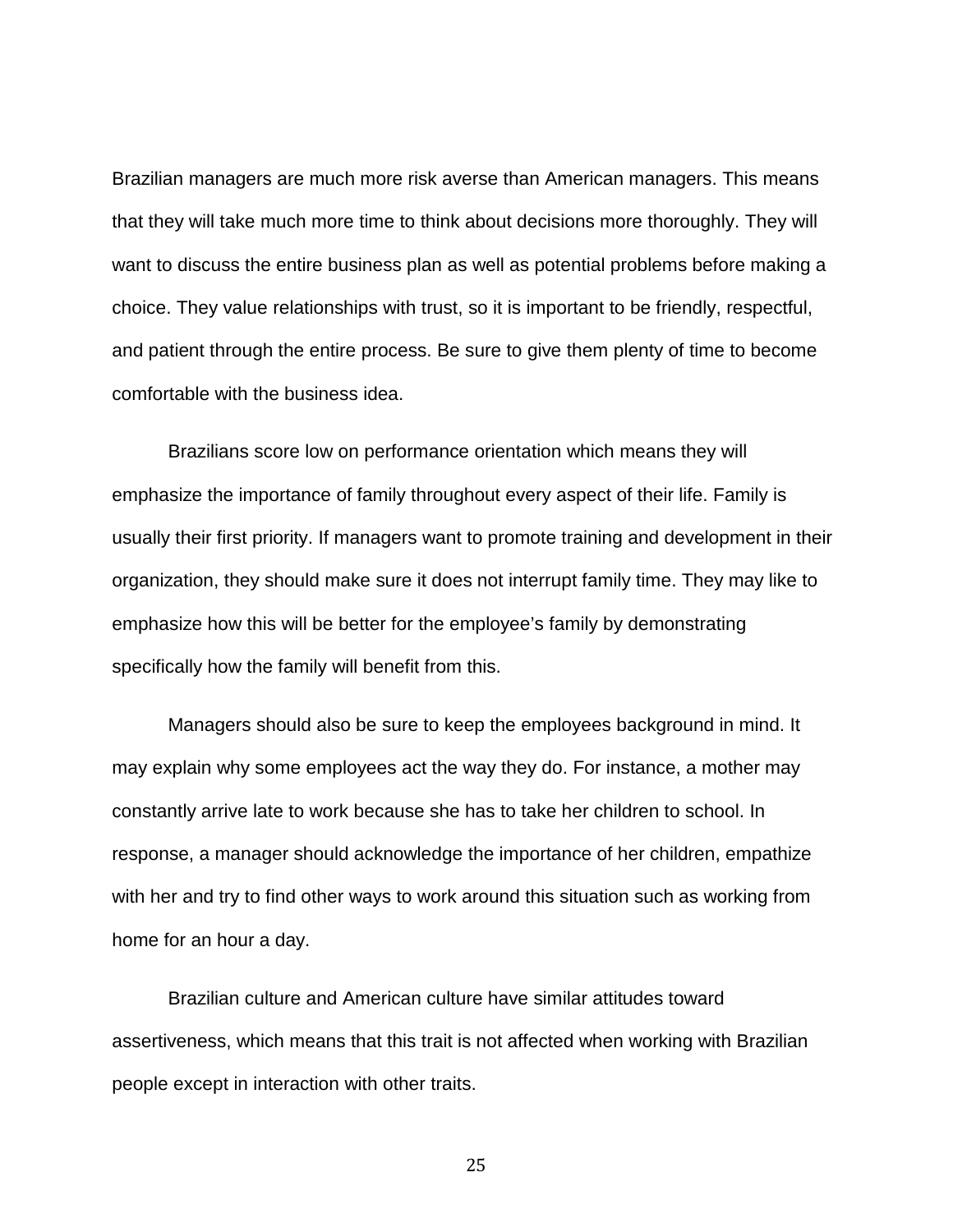Brazilians are a bit less future-oriented than Americans. Brazilians may seem more disorganized than American managers are used to because of this. There is less written planning for Brazilians than Americans may be comfortable with.

In both cultures, there is a tendency towards kindness and unselfishness, as is seen by the middle score on the Humane Orientation. Still, Brazilians may regard American culture as cold. If American managers show consideration and compassion, Brazilians will react positively and this should not be something to worry about.

Institutional Collectivism for Brazilian culture and American culture are ranked faintly different. This should slightly change the way American managers attribute successes for Brazilian employees. Brazilians value their individual success more than Americans. American managers may be accustomed to showing the successes for the company as a whole, but now they should try to show individual successes.

The difference between In-group Collectivism in the two cultures is completely opposite. As has been repeated throughout this paper, Brazilian culture emphasizes the importance of devotion to family members. This cohesion amongst a family may be difficult for an American manager to understand, because it is not what they are accustomed to.

Brazilians will do anything to support and protect their family and it may affect their ability to work. American managers should try to find out what familial aspects may affect an employees ability to succeed at work. They can do this by discussing the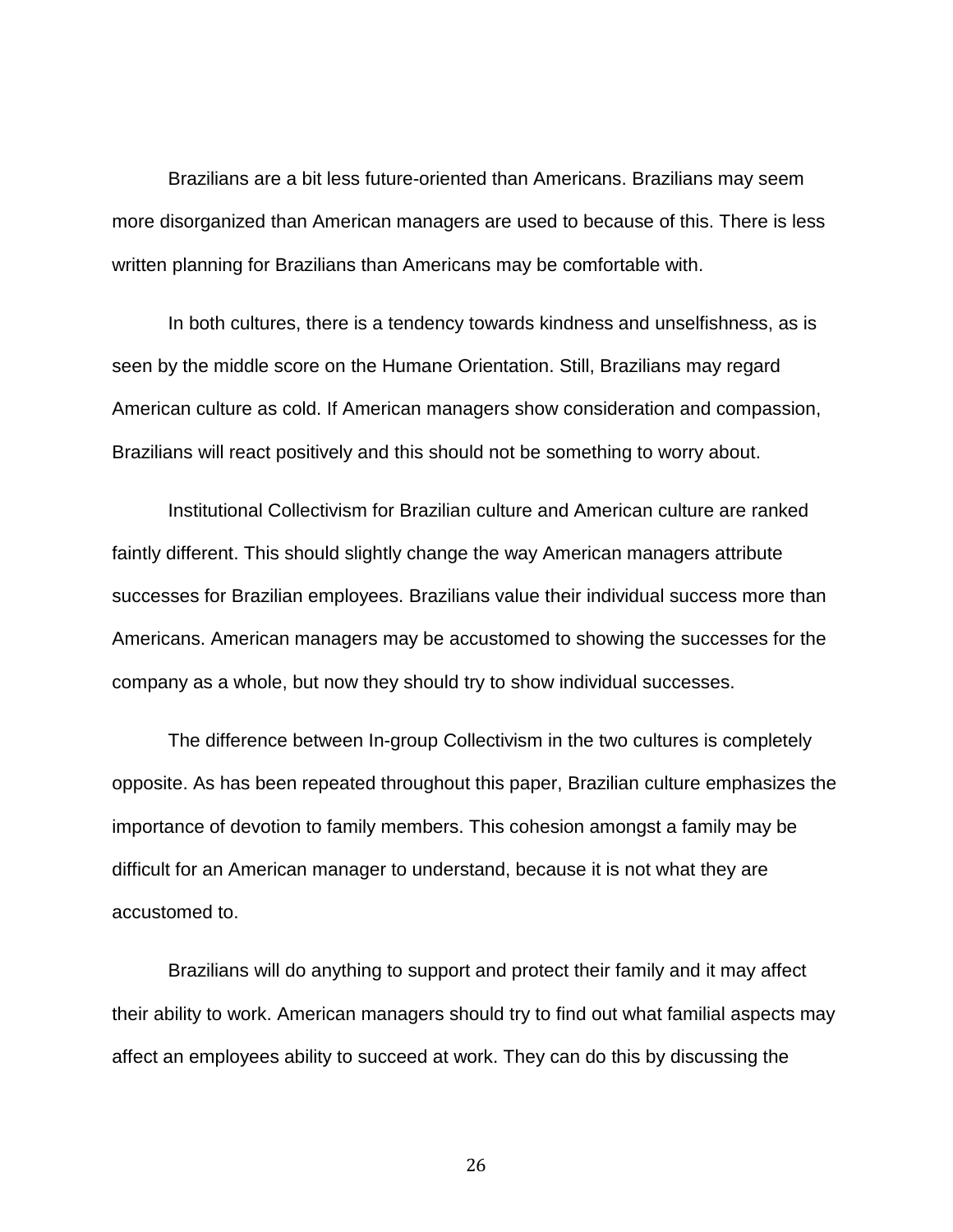employees relationships at home, such as if they live with and care for a spouse, children, or any other family member.

Brazilian leaders tend to take a group approach to leadership. This may be because of their high score in in-group collectivism. They detest any leadership styles that invoke individualistic approaches. American managers must make note of this and not use any form of autonomy when making decisions with Brazilian employees. The employees should feel like they have a say in what actions are taking plans in the company. (Javidan et al, 2006)

Although Hofstede found that Brazilian culture is more feminist than American, the GLOBE studies determined the cultures both rank in the middle for gender egalitarianism. This is good for American managers working with Brazilian employees. Both cultures practice the same tolerance among genders throughout society, even though Brazilian culture does not have as precise definitions for gender roles as American culture.

As in Hofstede's study on Cultural dimensions, Brazilians scored high in the power distance culture on the GLOBE project. This means that Brazilians favor a clear distinction between positions in authority in the organization. This will affect the way that American managers manage people in Brazil significantly. Although Brazilians do not want a manager who makes all the decisions by themselves, the manager needs to have a clear sense of authority with their employees. (Javidan et al, 2006)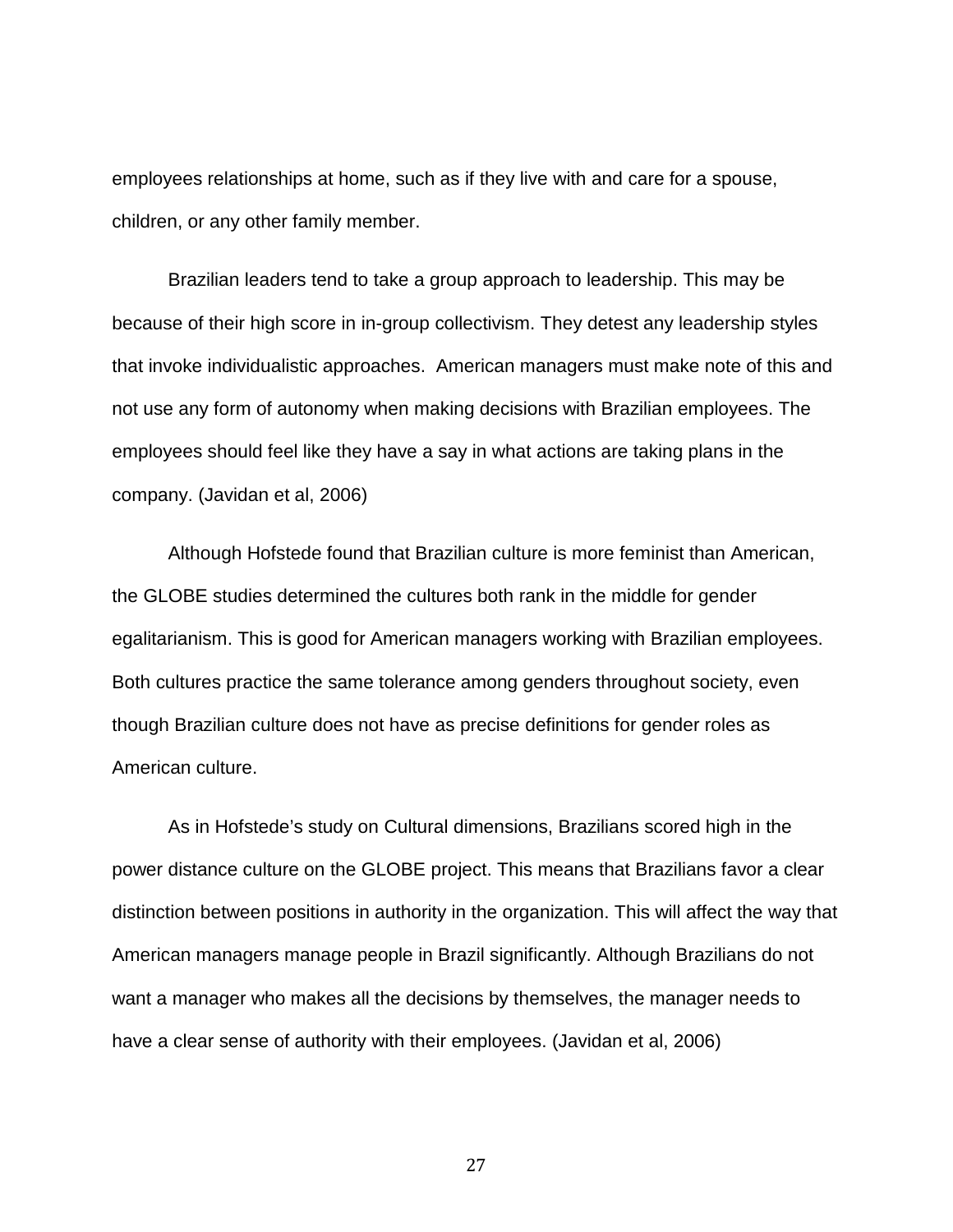Uncertainty avoidance in both, GLOBE's and Hofstede's, studies are very similar. Generally, Brazilians do not need strict procedures throughout their society to feel comfortable. American culture relies on a formal order and structure. This is slightly different for Brazilians. American managers should be weary that they not overload the employees with rules and regulations. It is important for them to realize that Brazilians may work better with less strict guidelines.

In the Brazilian culture, material wealth is not as valued as it is in the American culture. Managers should find rewards other than money to give to their employees. Some of these rewards may be a family vacation, vacation time, or even a certificate or plaque.

Arriving at a meeting fifteen minutes early in Brazil may be seen as a sign of disrespect. Managers should acknowledge the change in attitudes about timeliness in these different cultures. Generally, it is more likely that Brazilians will be late to work or any social event than they will be early. Emphasizing the importance in your work place can show your employees how much you value it, but be cautious when attempting to do this with potential business partners. Partners will tell you to come "airport time" or "American time" if you are required to be punctual for any event.

Americans and Brazilians tend to want to change their lives for the better. Their motivations may be different (individualistic and collectivistic), but they both work to succeed and make a positive change.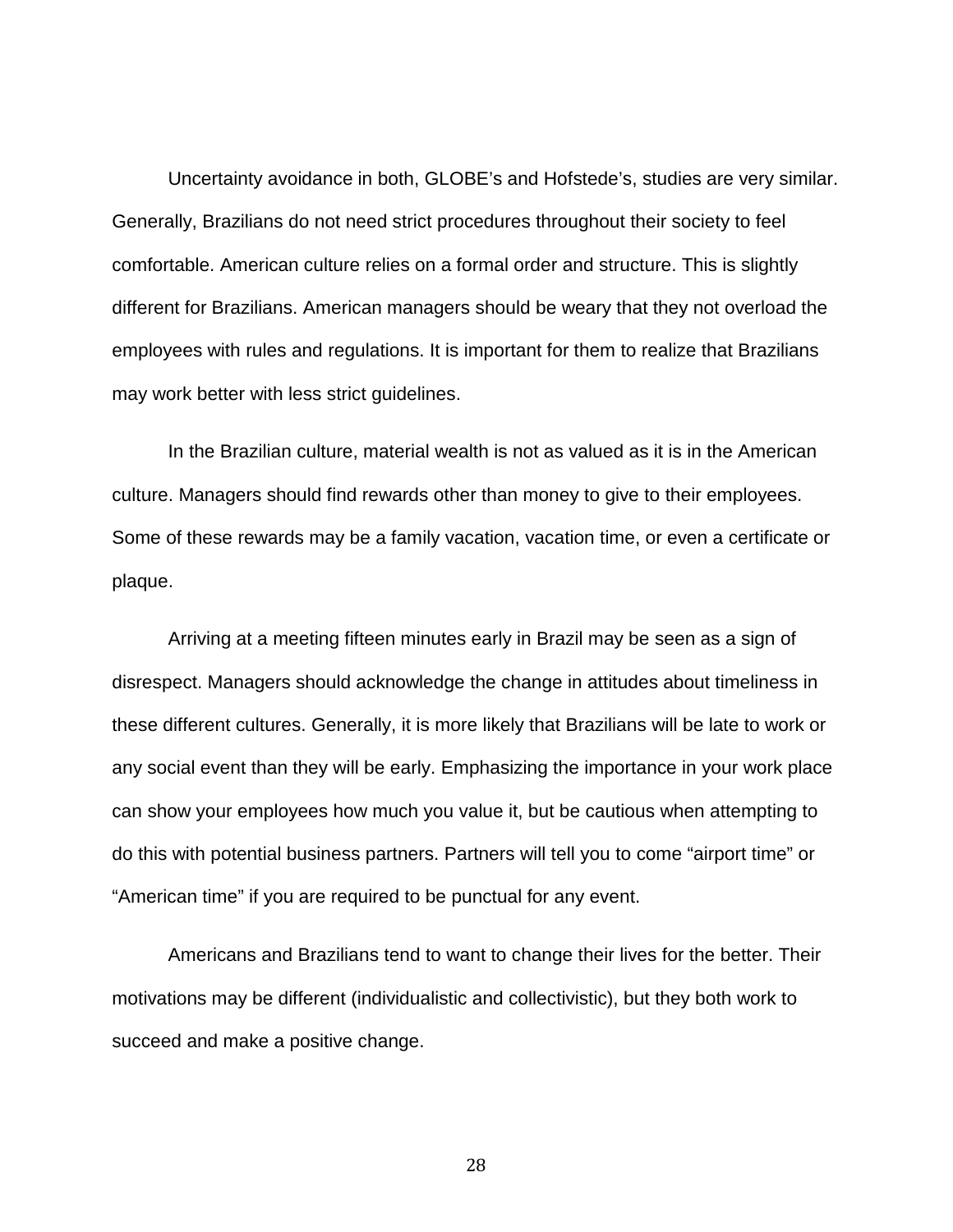Because American managers are used to making strictly objective decisions, subjective decision-making may make them nervous. Brazilians influence from culture and fatalism allows them to use both methods to come to what they believe is the best decision. As it has been emphasized, it is important to give them their time to think about what their most appropriate course of action will be.

Trust in Brazil is not very strong amongst people who do not know each other very well. This is another reason to emphasize the importance of creating strong and positive relationships with your employees and anyone you would like to do business with in Brazil. American managers must learn about these people.

American culture tends to be more monochronic than Brazilian culture. In Brazilian culture, it is normal to find people doing several different tasks at the same time. Combined with their low future orientation, this can seem quite chaotic to those who are not accustomed to it.

A culture that is less fatalistic may affect the way American managers want to speak to their employees about what they are trying to do. In the Brazilian culture, employees will work as hard as they believe they can to get whatever God wants for them. To incorporate both cultures, managers should have employees strive for the best that God will give them.

The mixture of influences into Brazilian culture is said to have come from some "Hispanic arrogance and Portuguese laxness and plasticity," resulting in slackness, anarchy, lack of cohesion, disorder and indiscipline. Although these may appear to be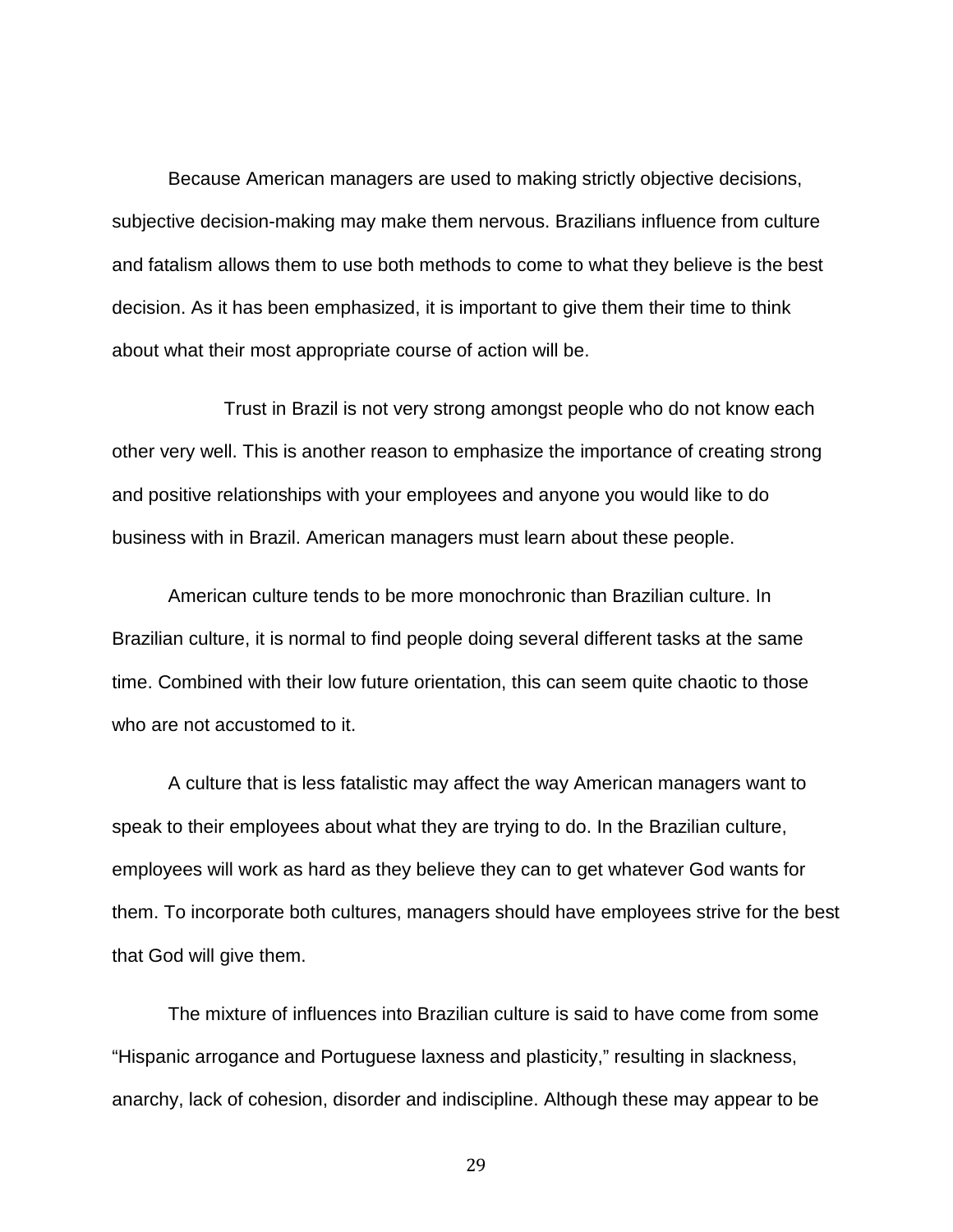"defects," they helped to create a person with immense creativity that has the ability to be flexible. (Garibaldi de Hilal, 2006) Managers should be sure to recall this information if they believe an employee is not as organized as they should be. Too much organization may negatively impact the way Brazilians work.

The difference in the way Brazilians and Americans communicate, aside from the language, is essential to remember. It is possible for Brazilians to feel unwelcomed or disrespected because of body language and other social cues. Make sure to follow the customs used in Brazil to maintain positive relationships. Managers should maintain eye contact. Lack of personal space and friendly touching should not be misinterpreted; they tend to be normal and kind behavior, not what Americans are generally accustomed to.

#### Realistic Situations

Traveling to a different country means having several new experiences for managers. This also means their employees will have new experiences with a manager who is from a different country. Before arriving to Brazil, it is ideal to have at least a basic knowledge of the Portuguese language. In addition, managers should arrive prior to beginning work so they can become accustomed to their surroundings. Discovering the city they will be living in is a very important first step for the manager to succeed in the new country.

On the manager's first day at the job they should begin to learn about their employees, their jobs, and their families. Remembering the collectivistic culture in Brazil, managers should become knowledgeable about the people they will be working with closely. This will help their employees become more comfortable with the new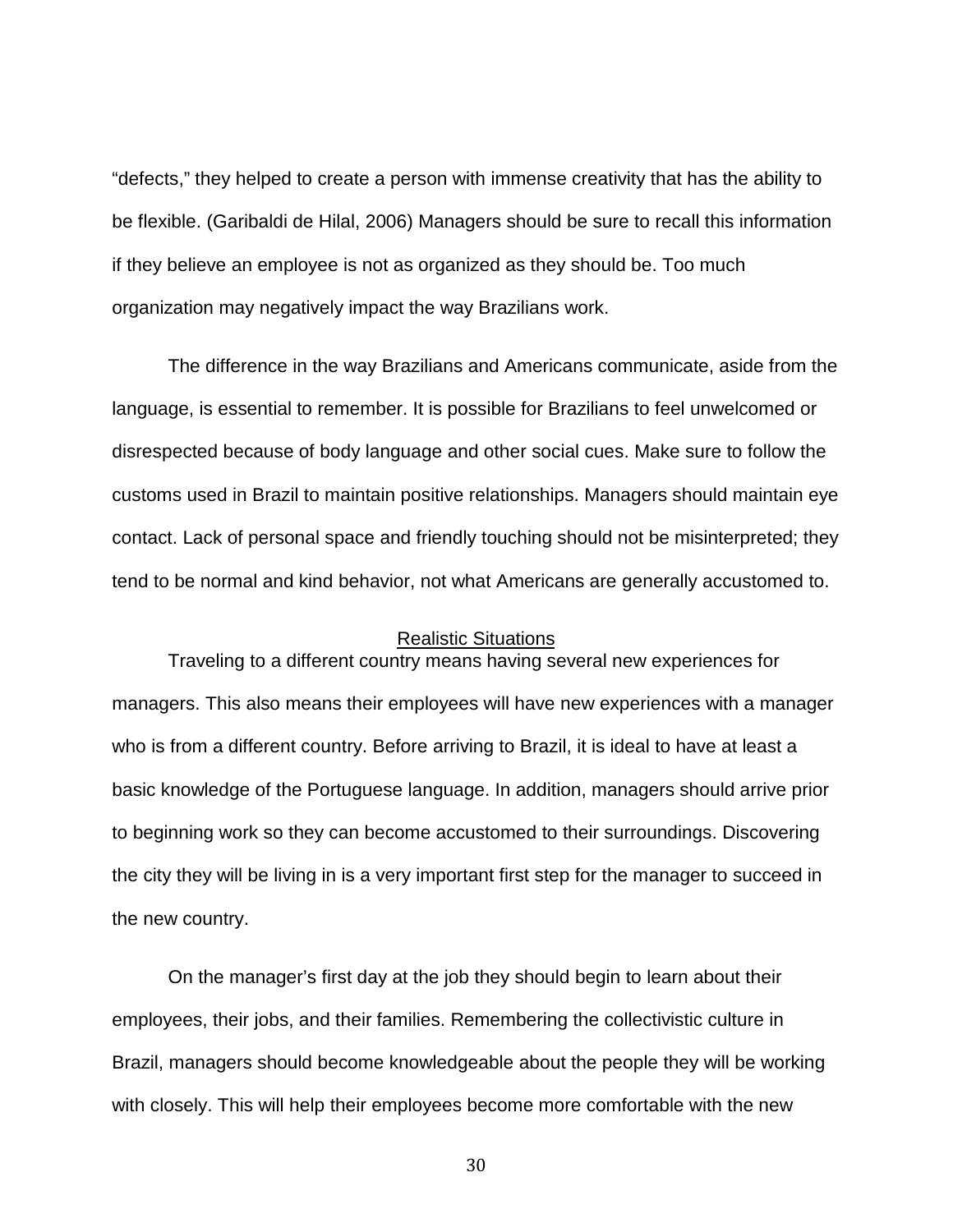manager and gain trust. It will also be very beneficial for the future of the company, because Brazilians generally require more trust than Americans do.

In the beginning phase of employment, Brazilians may seem very disorganized and work may appear to be chaotic. Recognizing that this may be what makes an employee creative is key. If the employee's work is intolerable then it is advised that the manager confidently discuss what the problem is with the employee and how some form of organization can help to improve it.

Other differences that managers may observe include the increasing amount of time that employees spend or would like to spend with their families, the unprecedented importance of soccer in the employee's lives, and the communication methods. If managers are well aware of these differences, they will better understand the employee's motivations. Differences between communication styles may be difficult for both managers and their employees to understand. Managers should become more aware of what employees are not physically saying by looking at their body language, as well as what their own body language may be telling their new employees.

Giving employees extra time off or tickets to a game of their favorite soccer club are excellent ideas to improve work ethic and generate energy. Also, this will show employees that the manager understands what they find most important, gaining the employee's trust and confidence. By understanding these factors and keeping an openmind, managers should be able to efficiently manage Brazilian employees without any serious problems.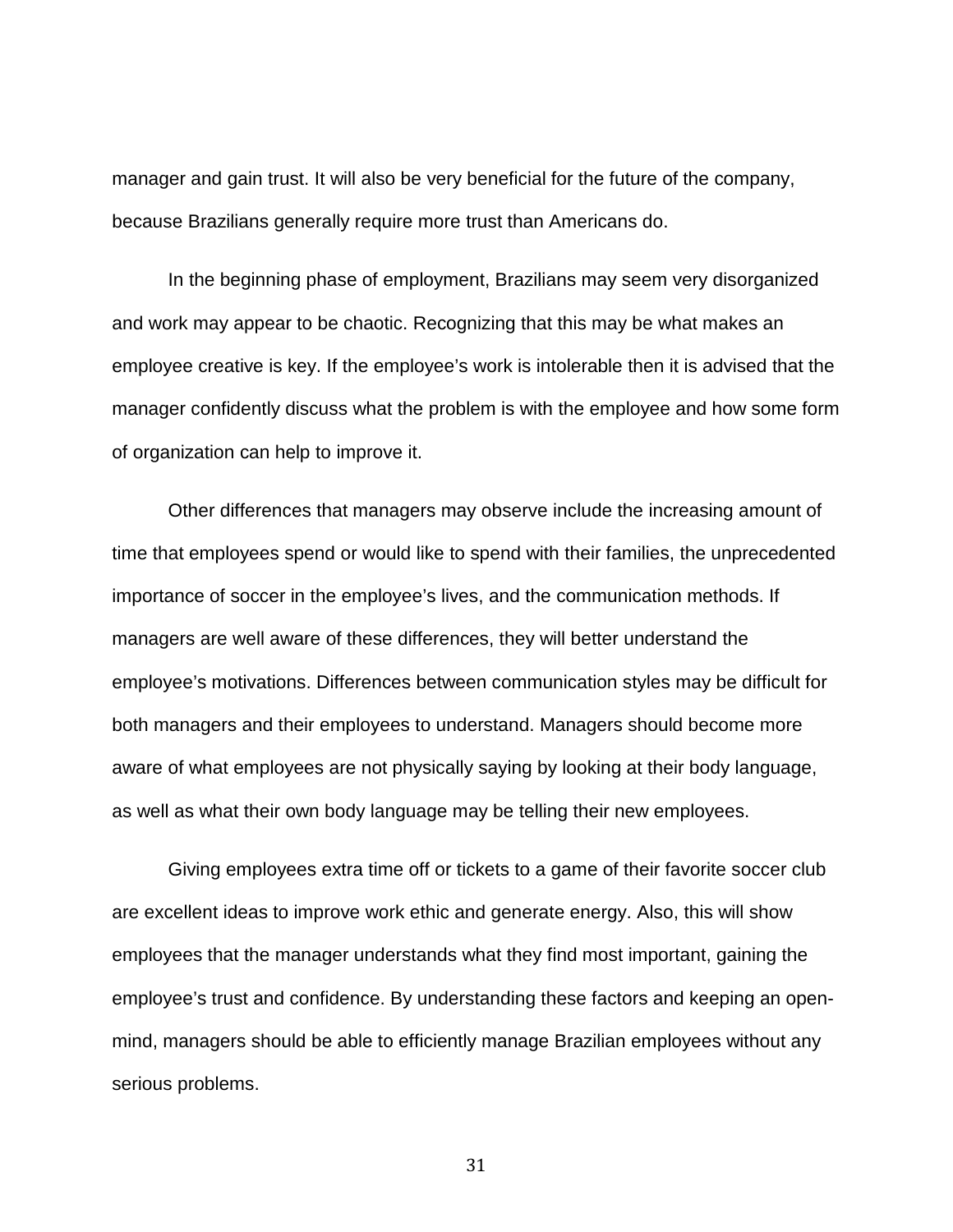# **Discussion**

Managers should use these tools to emphasize what is important in Brazilian culture. This may be difficult at first, but will have a significant impact in managing Brazilian employees. Aside from cultural differences, companies should investigate other aspects that differentiate the two countries. Having a clear understanding of these differences will help companies and their managers when choosing to work in Brazil.

In addition to cultural considerations it is important for company's to be aware of Federal regulations in Brazil. Laws such as employment regulations are very different in the United States and Brazil reflecting their cultural differences. For instance, people in Brazil get paid "13 months" in a year because they get an additional paycheck in December. Also, it is required to have a month paid vacation in Brazil.

It is also very important to note that Brazil is a large mixture of cultures. There are great influences from different parts of the world all over the country. For example, the city of Sao Paulo is known to be largely Italian, whereas the southern part of Brazil houses a large Arabic population. These affect the way particular regions behave and their cultural traits. My research reflects a large majority of the Brazilian population, but does not go into detail about each subarea. With this in mind managers and companies moving to Brazil should do an in-depth analysis into the region they are moving into.

With this in mind, consideration of different generations within Brazilian employees is very important. Younger employees may be accustomed with a more "American culture" than older employees, because they have been raised in a global generation.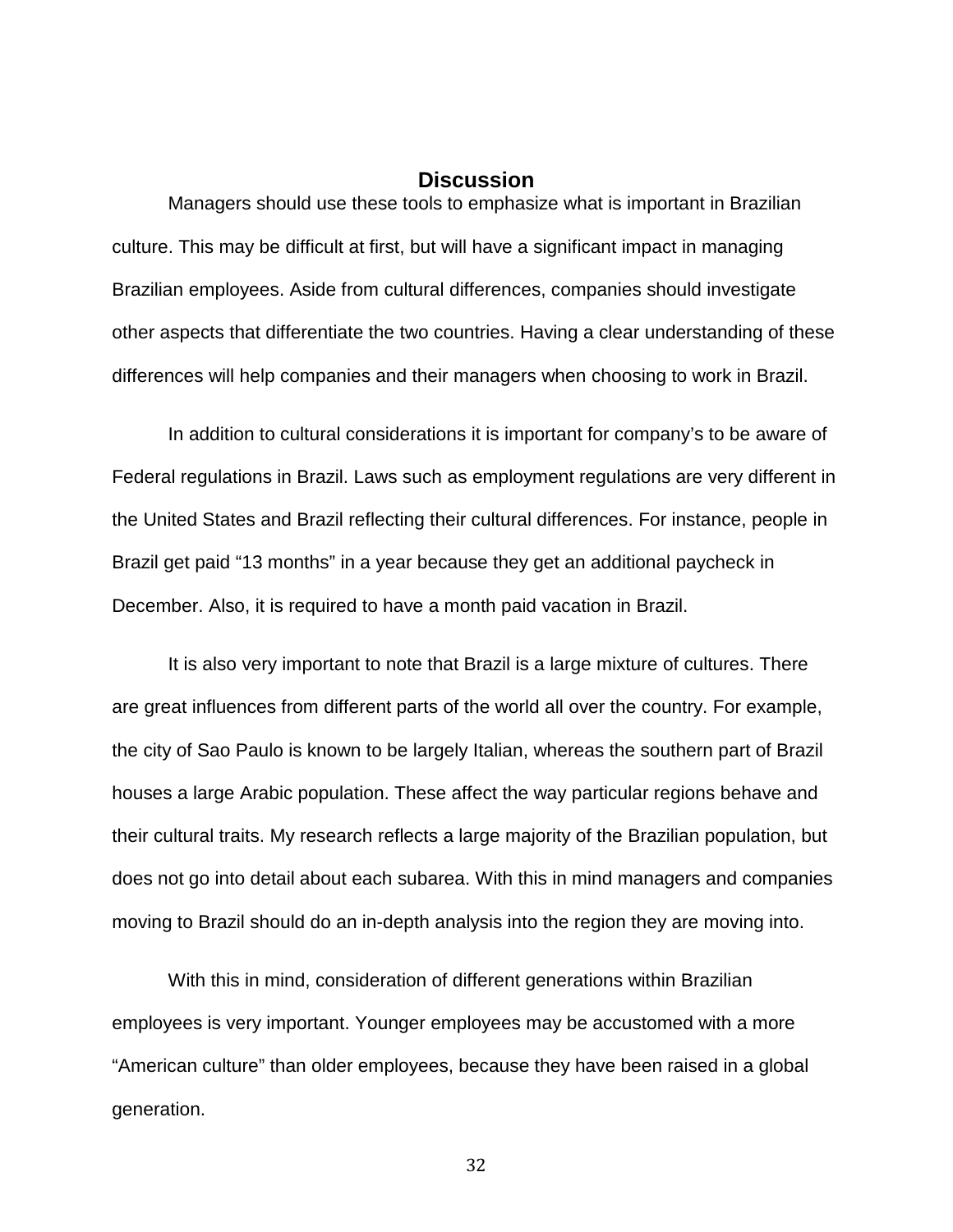Because Brazil is an emerging economy is it important to mention the growth in technology that is presently occurring throughout the country. Technology is becoming a normal good that everyone can presently obtain.

Location in Brazil is important for other reasons as well. It is important to observe patterns of traffic around the physical location of the business. Traffic may be a deterrent when looking to open a company in the large cities such as Sao Paulo or Rio de Janeiro. Traveling during rush hour will cause serious delays because of the congestion in these cities. A simple twenty minute drive will easily take two hours. Managers should be aware of this fact when determining work schedules for their employees.

As a Brazilian, I realize that there are many more cultural facts that Americans should keep in mind when trying to work in Brazil. These details include the fact that most Brazilians do not speak English well enough to conduct entire business deals in English. It may be necessary to become fluent in Portuguese, or obtain a translator. Knowing absolutely no Portuguese, may appear arrogant when trying to discuss business plans with people in Brazil. It is generally a good idea to know basic Portuguese phrases.

In addition, there are customs that Brazilians use in everyday life. For example, when greeting anyone of the opposite sex (or two females) you kiss him or her on both cheeks. Males may shake hands in the first meeting, but after this initial meeting they generally hug. When meeting someone for the first time, it is also very important to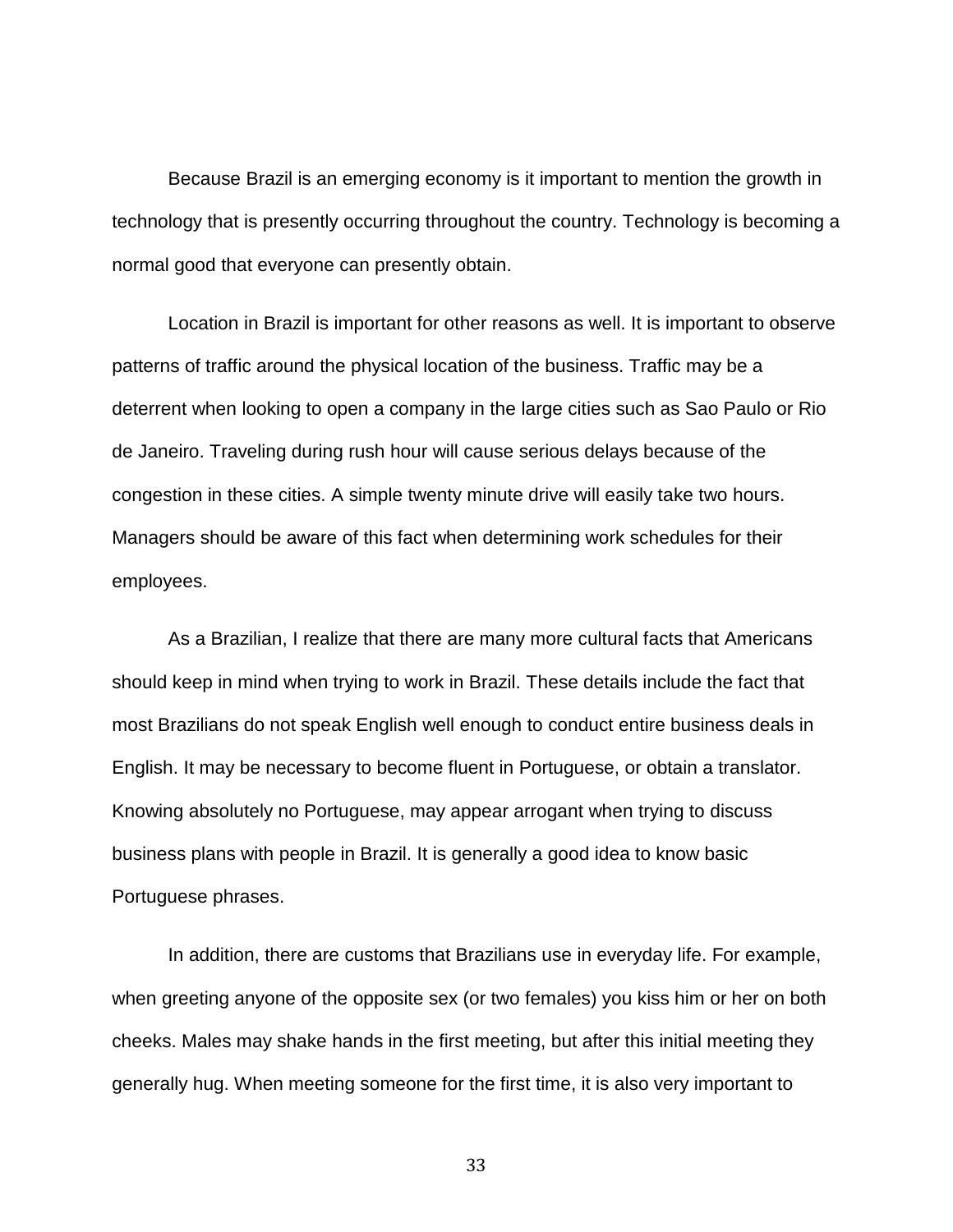always say "Nice to meet you" or "Prazer" in Portuguese. I would like to stress the importance of being aware of these customs because of the collectivistic culture in Brazil. A Brazilian may be offended or at least uneasy if these things do not occur.

Soccer is very important to Brazilian people. It is unrealistic to believe that employees will work when Brazil is playing in an important tournament such as the World Cup. The government typically gives these as half or full day holidays. There are many more holidays in Brazil than the United States where businesses are closed, especially in observance of religious holidays.

Religion is also a large influence in everyday Brazilian culture, especially for older generations. There is generally not a negative stigma in praying or referring to God. Popular phrases that are frequently used in Brazilian Portuguese are "God Willing" or "se Deus quiser" and "thank God" or "Graças a Deus." Superstitions are frequently referred to and may reflect any aspect of work.

It is interesting to realize the differences between the findings from the Hofstede and GLOBE studies within Brazilian and American culture. It may be because the GLOBE studies grouped countries into large clusters and there may actually be differences within the countries. Hofstede found a large discrepancy between the Power Distance scores in Brazilian culture, yet GLOBE said they both scored in the medium range. Different definitions for the cultural traits may be part of the reason for this inconsistency as well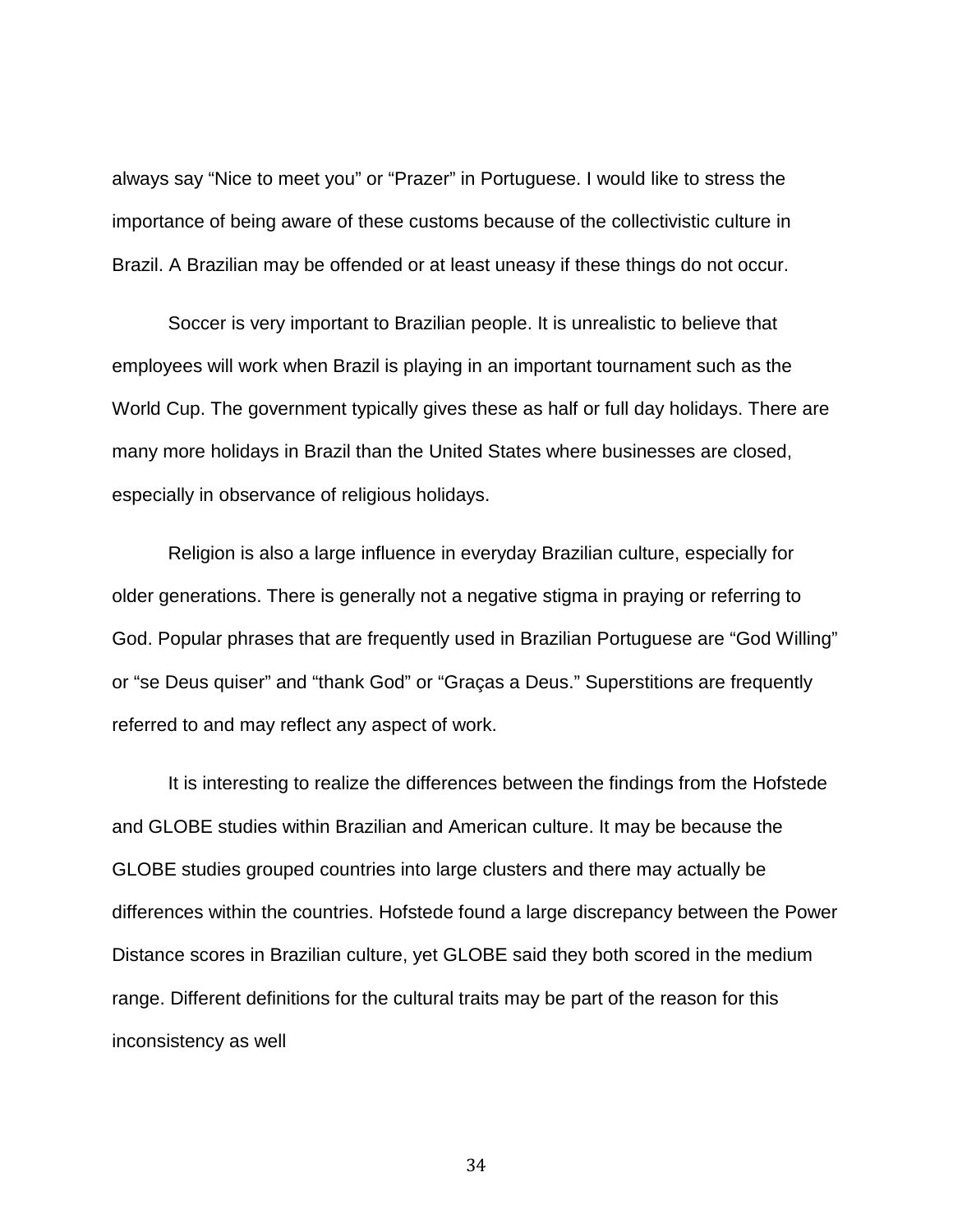Individuals in both cultures are different. This is important to note, because it means that this research paper may not be consistent with what every manager arriving in Brazil will experience. What people have experienced throughout their lives will change the way they may think and act. This will affect their perceptions and attitudes which may be different with the general cultural factors.

Furthermore, it is important to note that this guide is designed specifically for American managers as a tool to use when moving to Brazil. It can be also be helpful for managers from other countries, because of the strong use of comparisons between the cultural differences.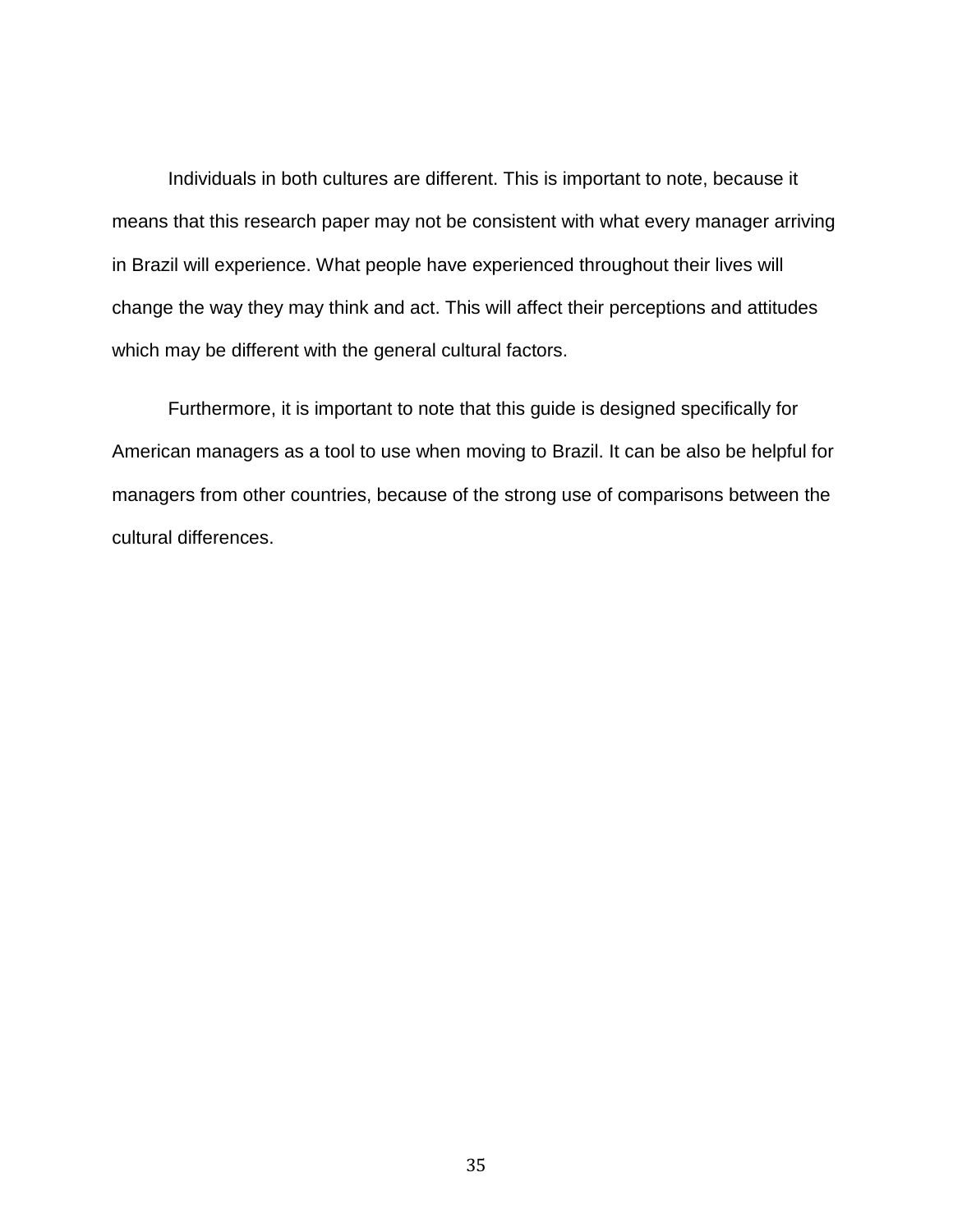## **References**

- Arbix, G. (2010). Structural change and the emergence of the Brazilian MNEs. *International Journal of Emerging Markets, 5*(3), 266-288.
- Arbix, G., & Caseiro, L. (2011). Destination and strategy of Brazilian multinationals. *Economics, Management and Financial Markets, 6*(1), 207-238.
- Beekun, R., Stedham, Y., & Yamamura, J. (2003). Business ethics in Brazil and the U.S.: A comparative investigation. *Journal of Business Ethics, 42*(3), 267-267.
- Bluedorn, A. C., Kaufman, C. F., & Lane, P. M. (1992). How many things do you like to do at once? an introduction to monochronic and polychronic time. *The Academy of Management Perspectives, 6*(4), 17-17.
- Boddewyn, J., Toyne, B., & Martinez, Z. (2004). The meanings of "international management". *Management International Review, 44*(2), 195-212. Brazil. *U.S. Department of State*. Web. 07 Nov. 2011.
- Collett, P. (1998). Contrasting styles in international management research. *Journal of Managerial Psychology, 13*(3), 214-224.
- Foster, G. (1962). Traditional Cultures: And the Impact of Technical Change. HARPER & BROS. *Sociological Abstracts.*
- Garibaldi de Hilal, A. (2006). Brazilian national culture, organizational culture and cultural agreement: Findings from a multinational company. (*International Journal of Cross Cultural Management : CCM, 6*(2), 139-167.
- Garibaldi de Hilal, A., Wetzel, U., & Ferreira, V. (2009). Organizational culture and performance: A brazilian case. *Management Research Review, 32*(2), 99-119.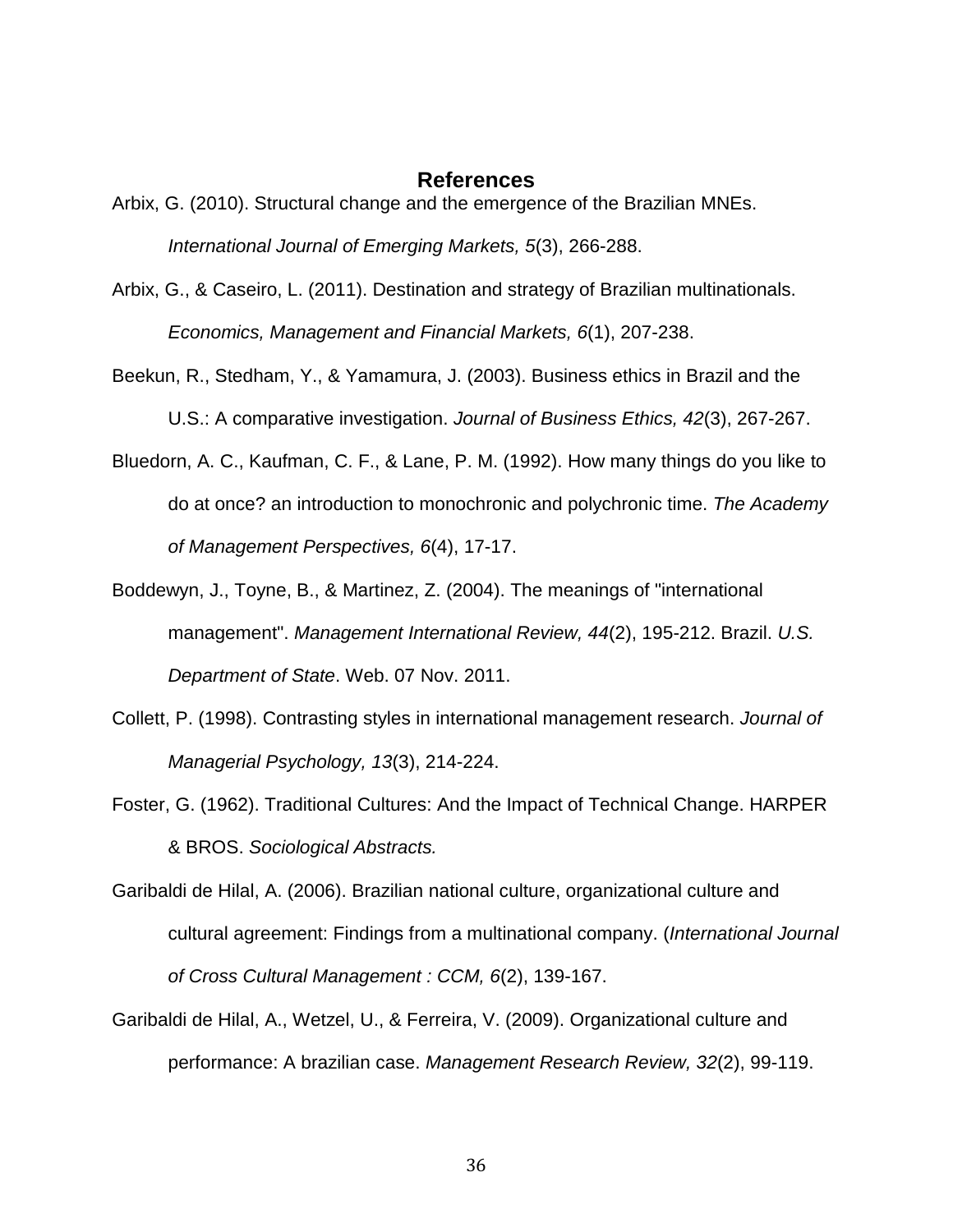- Gil, F., Carlos-María Alcover, & José-María Peiró. (2005). Work team effectiveness in organizational contexts: Recent research and applications in Spain and Portugal. *Journal of Managerial Psychology, 20*(3), 193-218.
- Gouvea, R. (2004). Doing business in Brazil: A strategic approach. *Thunderbird International Business Review, 46*(2), 165-189.
- Hofstede, G. (1983). The cultural relativity of organizational practices and theories. *Journal of International Business Studies (Pre-1986), 14*(000002), 75-75.
- Ihator, A. (2000). Understanding the cultural patterns of the world--an imperative in implementing strategic international PR programs. *Public Relations Quarterly, 45*(4), 38-44.
- Javidan, M., Dorfman, P., Sully, d. L., & House, R. (2006). In the eye of the beholder: Cross cultural lessons in leadership from project GLOBE. *The Academy of Management Perspectives, 20*(1), 67-90.
- Jones, K. (2000). Psychodynamics, gender, and reactionary entrepreneurship in metropolitan sao paulo, brazil. *Gender in Management, 15*(4), 207-220.
- Lenartowicz, T., & Johnson, J. P. (2002). Comparing managerial values in twelve latin american countries: An exploratory study. *Management International Review, 42*(3), 279-307.
- Miroshnik, V. (2002). Culture and international management: A review. *The Journal of Management Development, 21*(7), 521-544.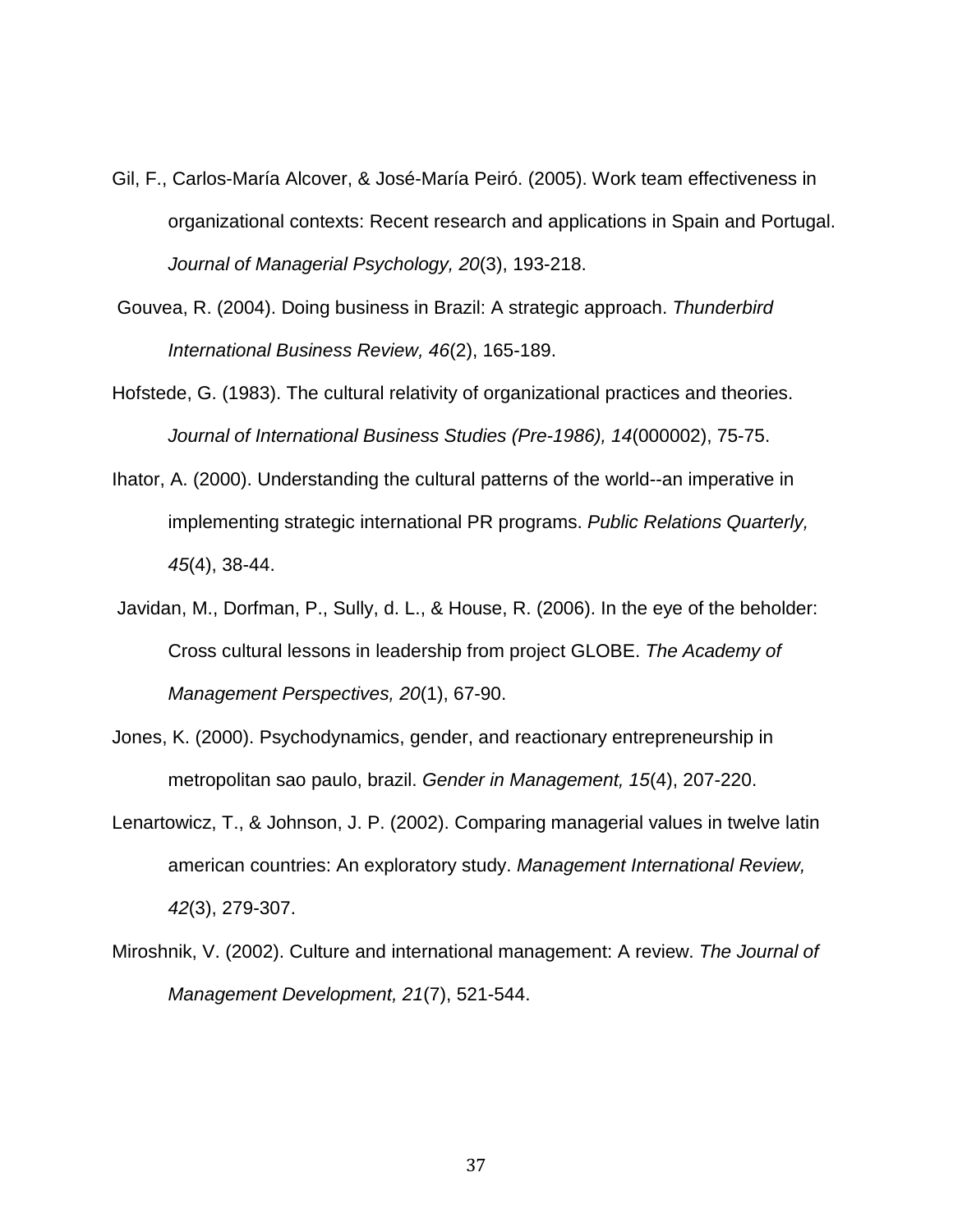- Nguyen, A., Heeler, R. M., & Taran, Z. (2007). High-low context cultures and priceending practices. *The Journal of Product and Brand Management, 16*(3), 206- 214.
- O'Keefe, H., & O'Keefe, W. (2004). Business behaviors in brazil and the USA: Understanding the gaps. *International Journal of Social Economics, 31*(5), 614- 622.
- Osland, J. S., De Franco, S., & Osland, A. (1999). Organizational implications of latin american culture: Lessons for the expatriate manager. *Journal of Management Inquiry, 8*(2), 219-234.
- Rafael Alcadipani, D. S., & João Crubelatte. (2007). The notion of brazilian organizational culture. *Critical Perspectives on International Business, 3*(2), 150- 169.
- Turner, W., & Kleiner, B. (2001). What managers must know to conduct business in Brazil. *Management Research Review, 24*(3), 72-75.
- Tu, Y., Lin, S., & Chang, Y. (2011). A cross-cultural comparison by Individualism/Collectivism among brazil, russia, india and china. *International Business Research, 4*(2), 175-182.

Schein, E. (1985). Organizational Culture and Leadership. *San Francisco: Jossey Bass*

Shi, X., & Wang, J. (2011). Interpreting hofstede model and GLOBE model: Which way to go for cross-cultural research? *International Journal of Business and Management, 6*(5), 93-99.